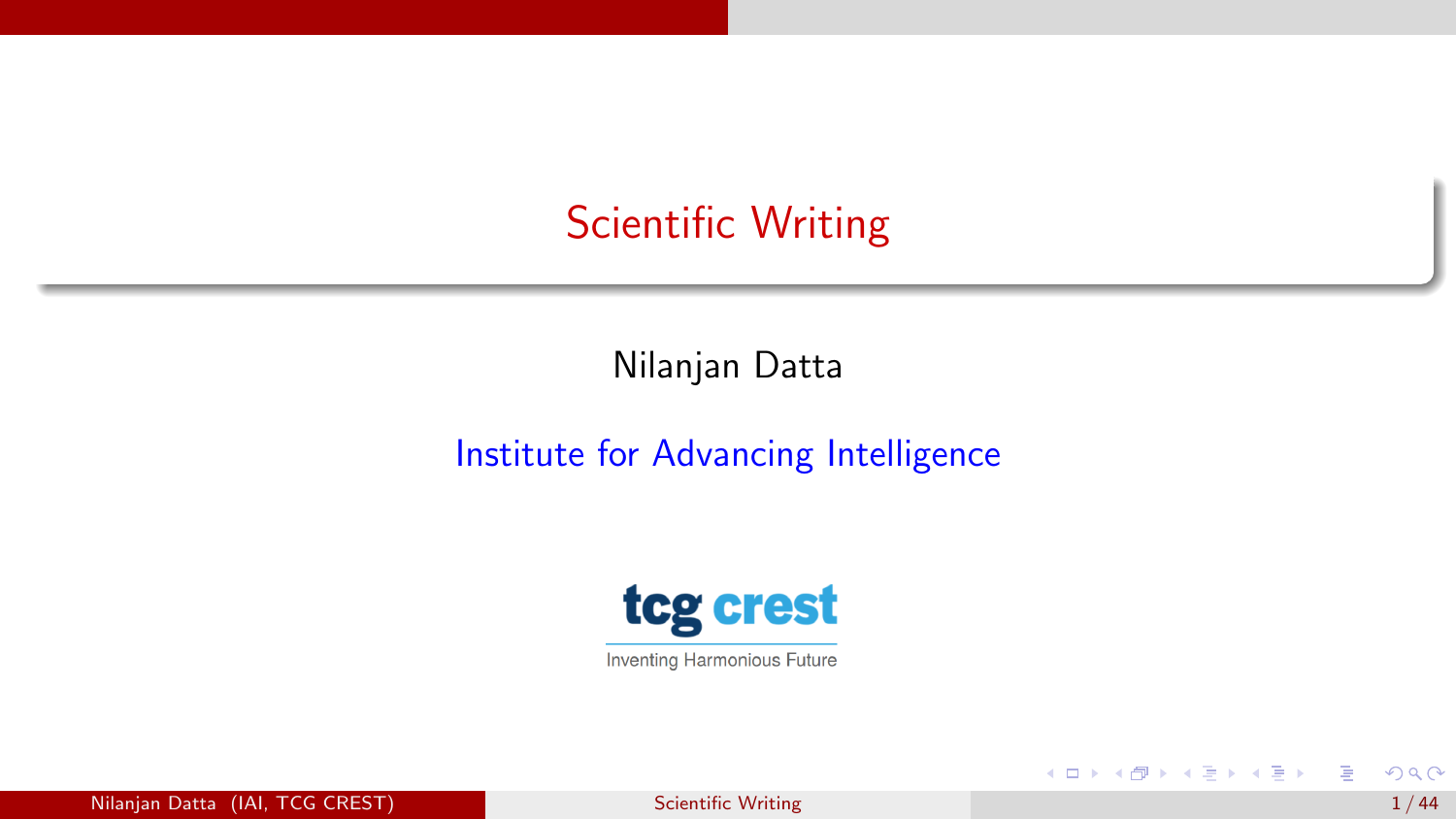

**Kロト K個 K K ミト K ミト 「ミ」 の Q (^**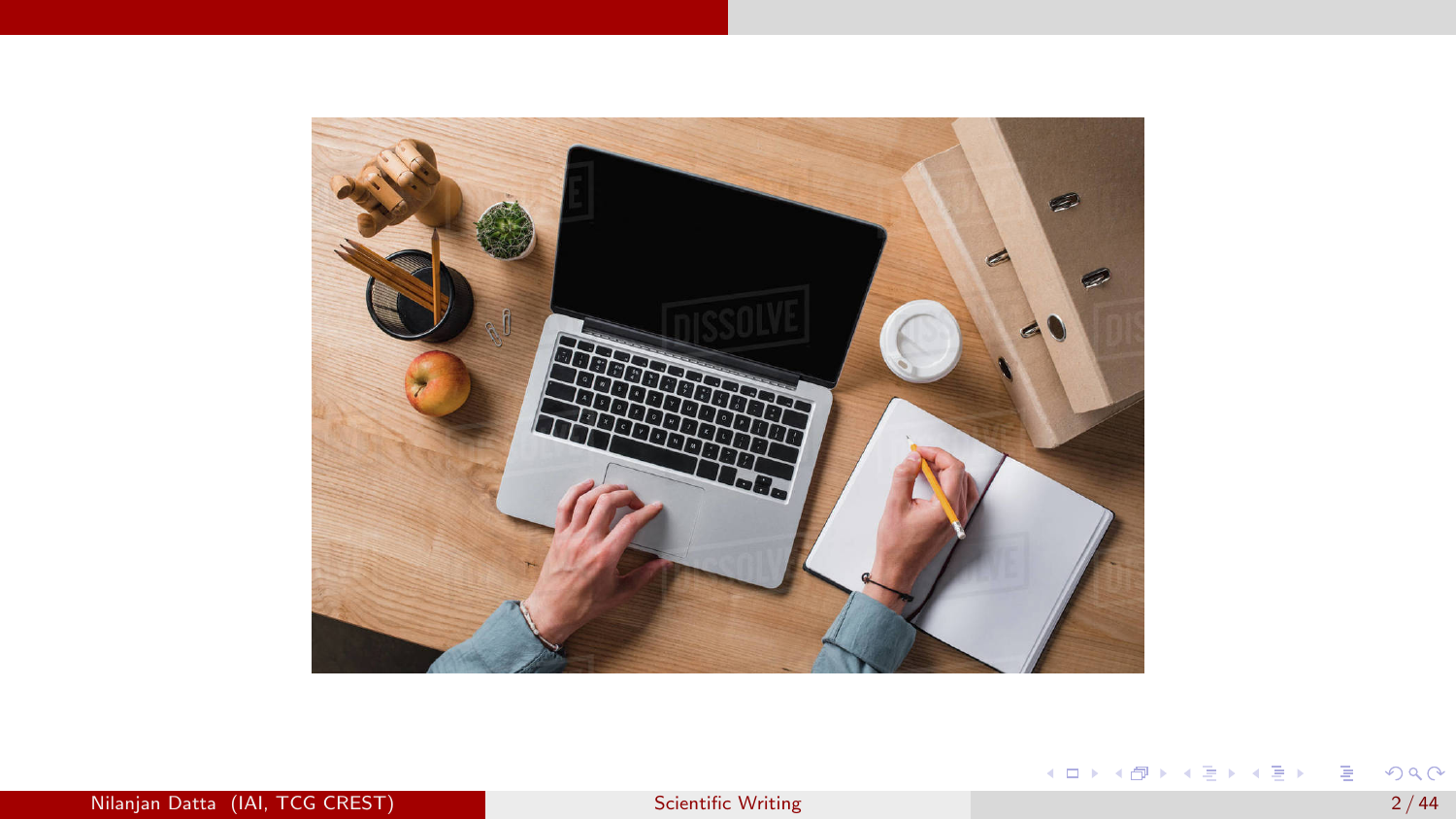### <span id="page-2-0"></span>Steps of Good Writing

#### Macro-Level Discussions

- Organisation of the paper.
- General Issues of presentability.

#### Micro-Level Discussions

- **•** Stylistic Issues.
- Examples of Good and Bad Writing,

€⊡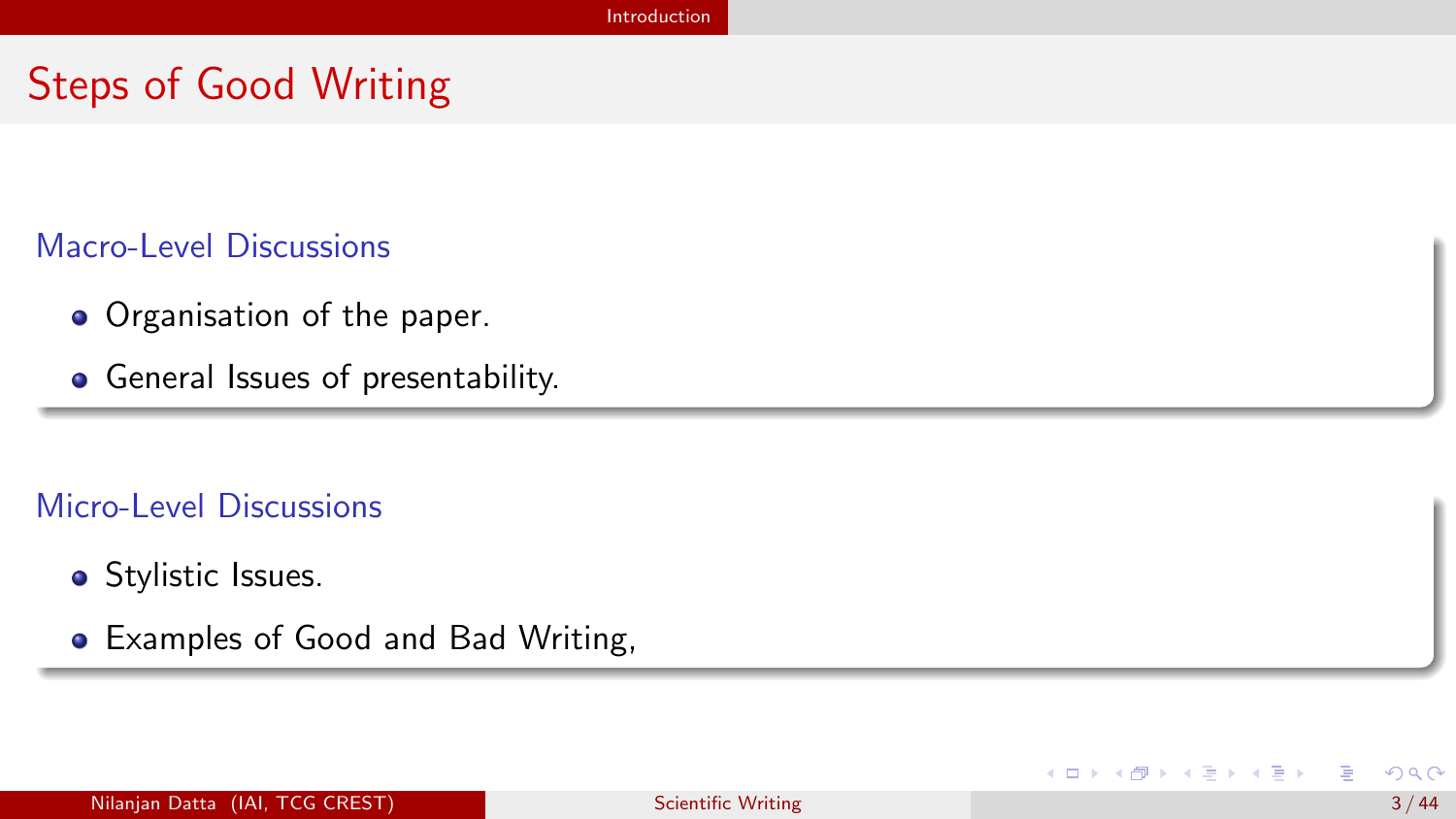### Steps of Good Writing

Macro-Level Discussions

- Organisation of the paper.
- **•** General Issues of presentability.

Micro-Level Discussions (Today's class)

- Stylistic Issues.
- Examples of Good and Bad Writing,

€⊡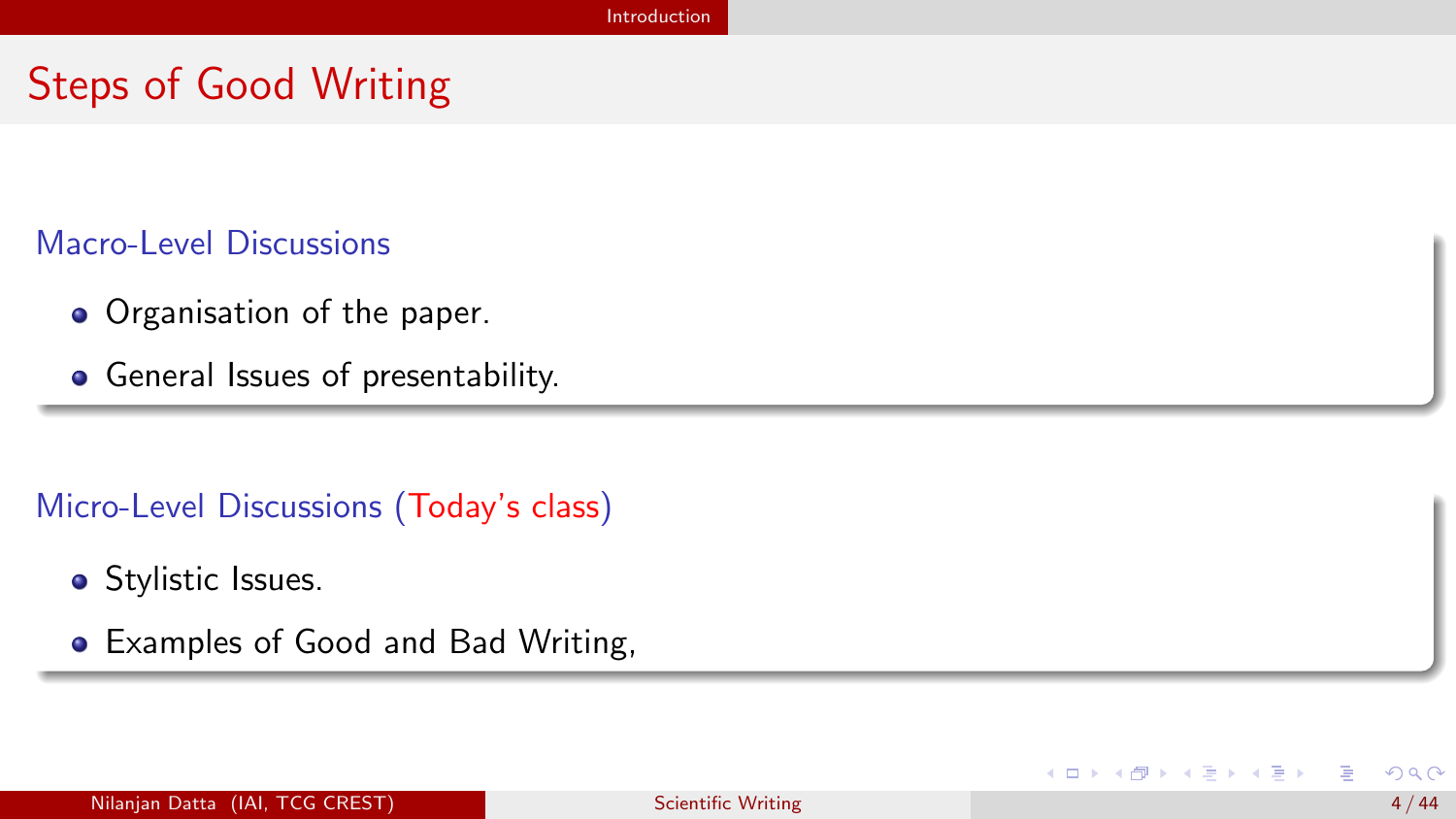### <span id="page-4-0"></span>Stylistic Issues: Use paragraphs

- Each paragraph should consist of a few sentences and convey a single idea.
- A paragraph should be related to the one before and the one following it.
- In general, a conversational tone giving signposts and clearly written transition paragraphs provides for pleasant reading.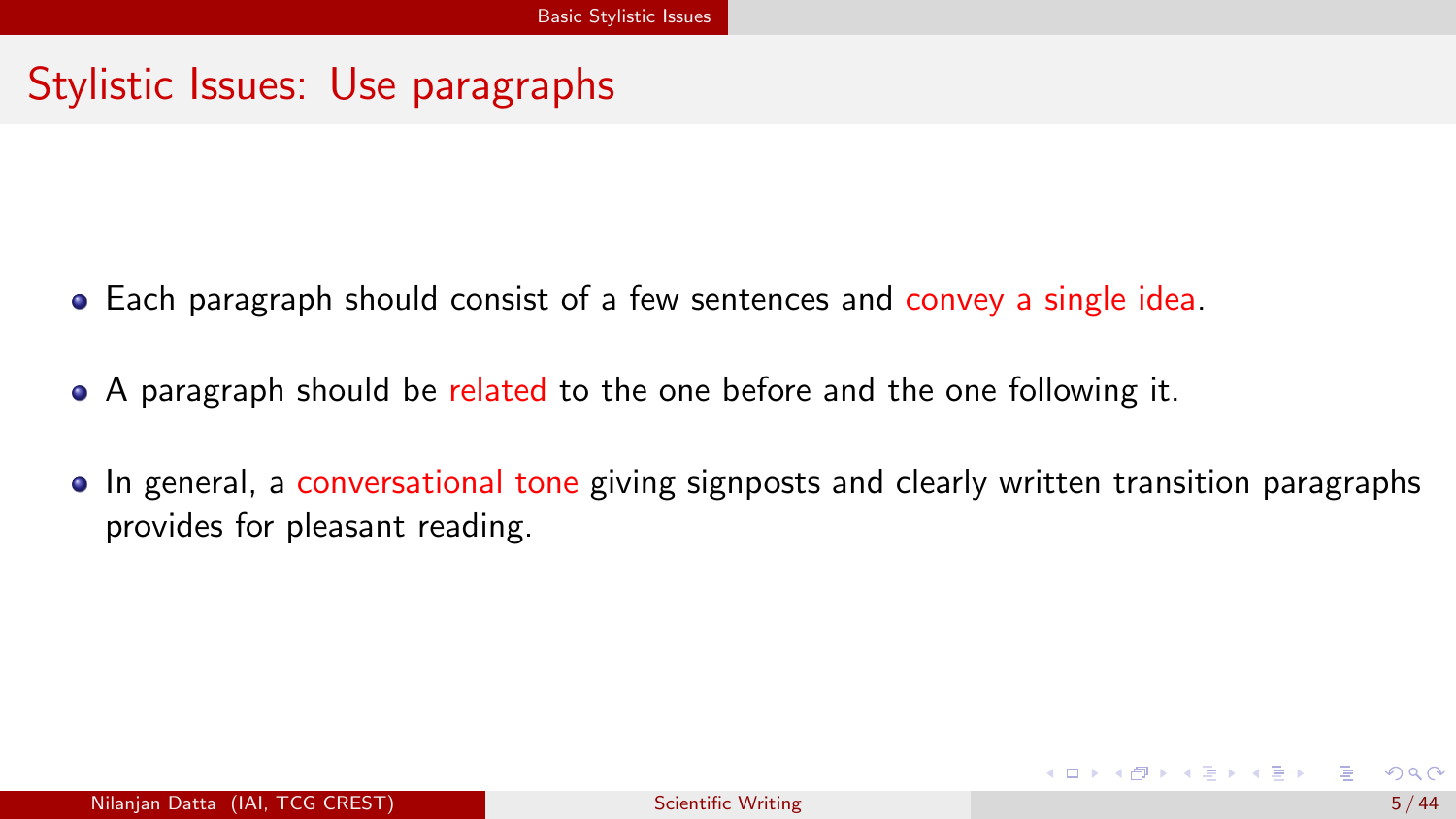### <span id="page-5-0"></span>Stylistic Issues: Opening Paragraph

- The opening paragraph should be your best paragraph, and its first sentence should be your best sentence.
- If a paper starts badly, the reader will wince and be resigned to a difficult job of fighting with your prose.
- Conversely, if the beginning flows smoothly, the reader will be hooked and will not notice occasional lapses in the later parts.
- Do not start with a sentence of the form "An xxx is yyy."

イロト イ押 トイヨ トイヨト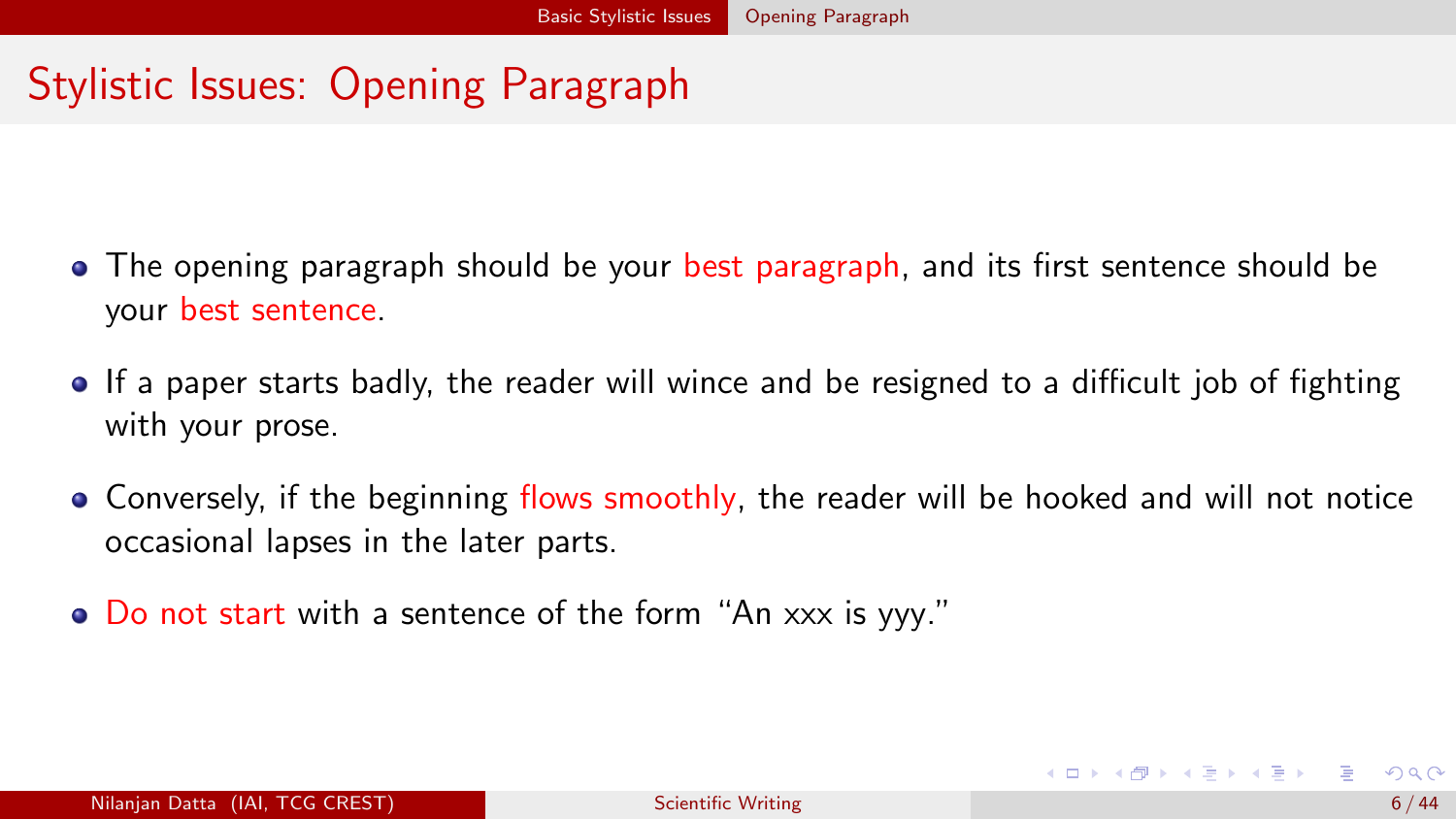## Opening Paragraph



A commonly used data structure is the priority queue

Priority queues are significant components of the data structures needed for many different applications.

重

イロト イ部 トイモ トイモト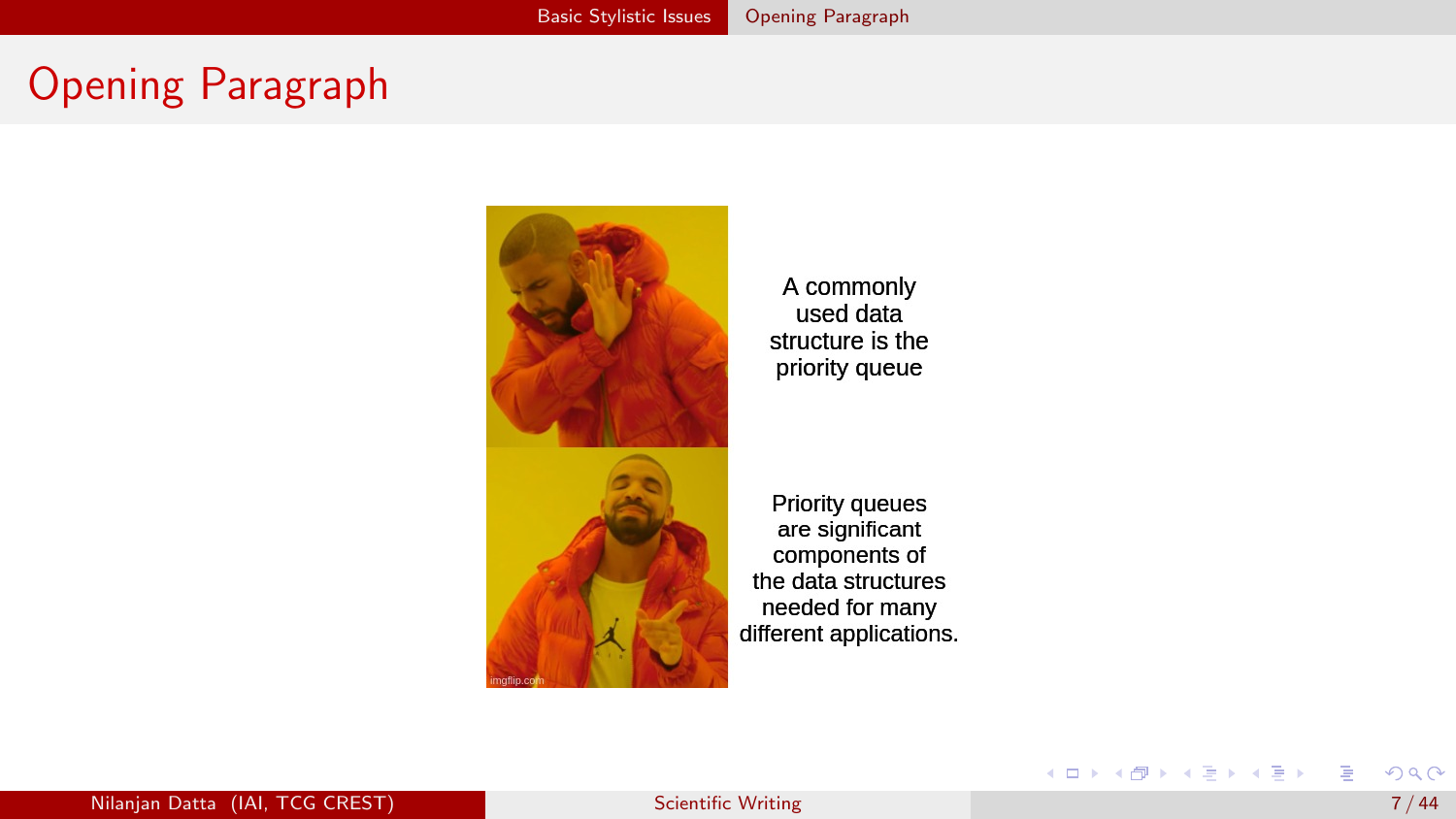### Stylistic Issues: Some Genetal Guidelines

- Motivate the reader for what follows
- Perhaps the most important principle of good writing is to keep the reader uppermost in mind:
	- What does the reader know so far?
	- What does the reader expect next and why?

 $\leftarrow$   $\leftarrow$   $\leftarrow$   $\leftarrow$   $\leftarrow$   $\leftarrow$   $\leftarrow$   $\leftarrow$   $\leftarrow$   $\leftarrow$   $\leftarrow$   $\leftarrow$   $\leftarrow$   $\leftarrow$   $\leftarrow$   $\leftarrow$   $\leftarrow$   $\leftarrow$   $\leftarrow$   $\leftarrow$   $\leftarrow$   $\leftarrow$   $\leftarrow$   $\leftarrow$   $\leftarrow$   $\leftarrow$   $\leftarrow$   $\leftarrow$   $\leftarrow$   $\leftarrow$   $\leftarrow$   $\leftarrow$   $\leftarrow$   $\leftarrow$   $\leftarrow$   $\leftarrow$   $\leftarrow$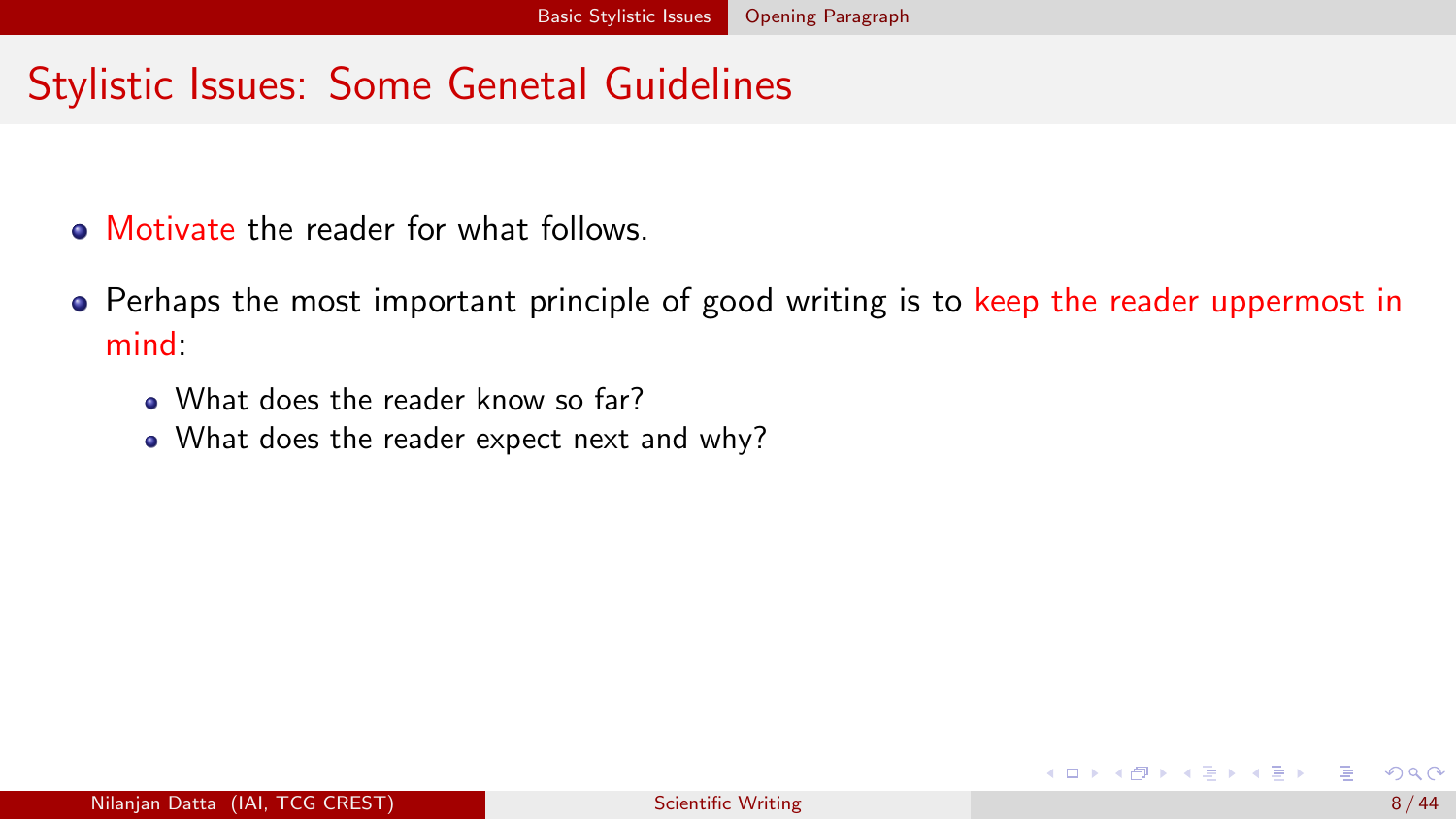### Stylistic Issues: Some Genetal Guidelines

- Motivate the reader for what follows
- Perhaps the most important principle of good writing is to keep the reader uppermost in mind:
	- What does the reader know so far?
	- What does the reader expect next and why?
- When describing the work of other people it is sometimes safe to provide motivation by simply stating that it is interesting or remarkable.
- $\bullet$  However, it is best to let the results speak for themselves or to give reasons why the things seem "interesting" or "remarkable".

イロト イ押ト イヨト イヨト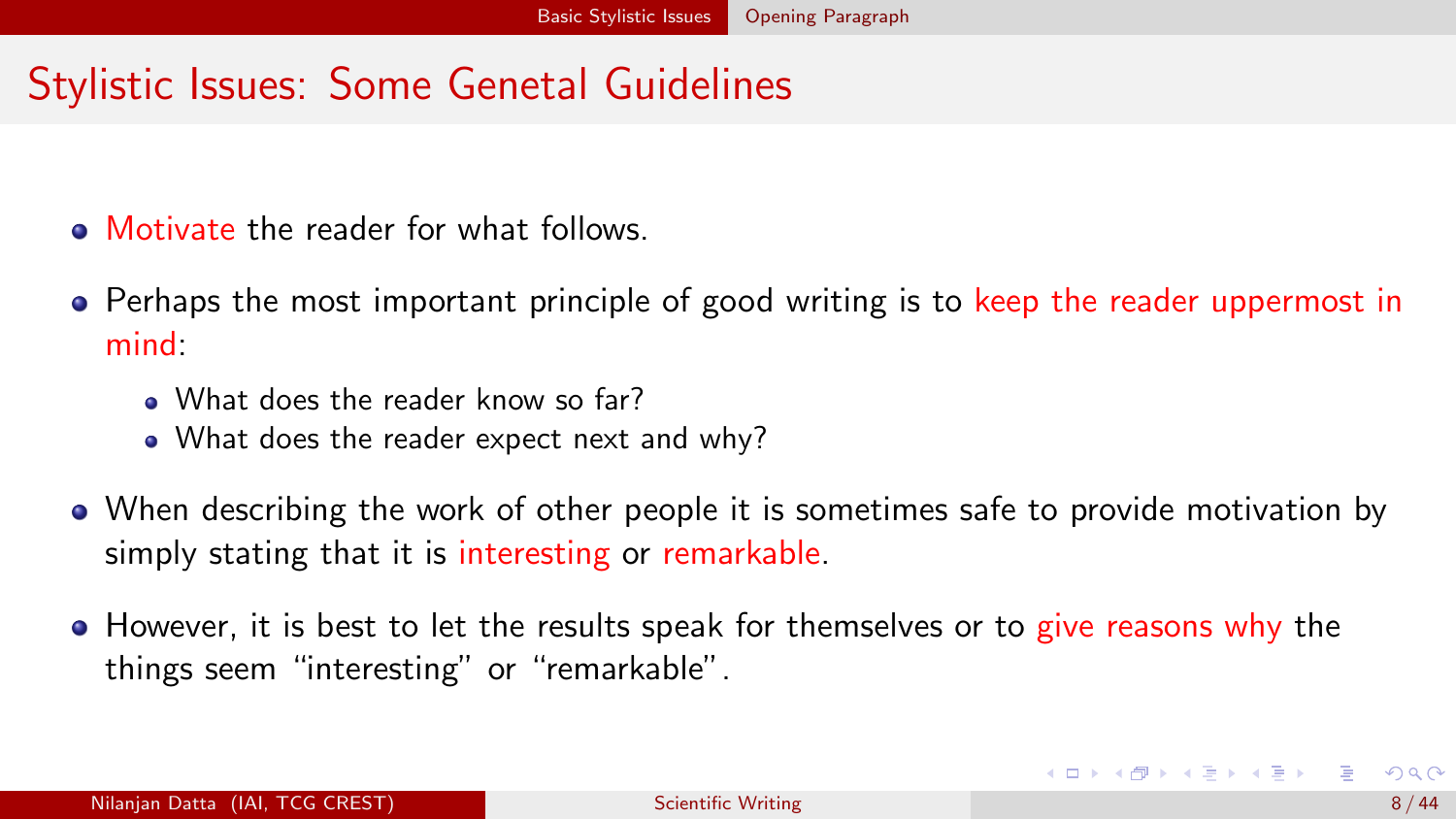### Basic Stylistic Issues

### Repeating Words

- Don't repeat similar words in the same or successive sentences.
- Avoid starting or repeating sentences with "The", "Thus", "Consequently", "Therefore" or "So", "Our".

### Stylistic Cliches

- Identify and avoid stylistic cliches.
- Example: Starting the abstract with "In this paper . . .".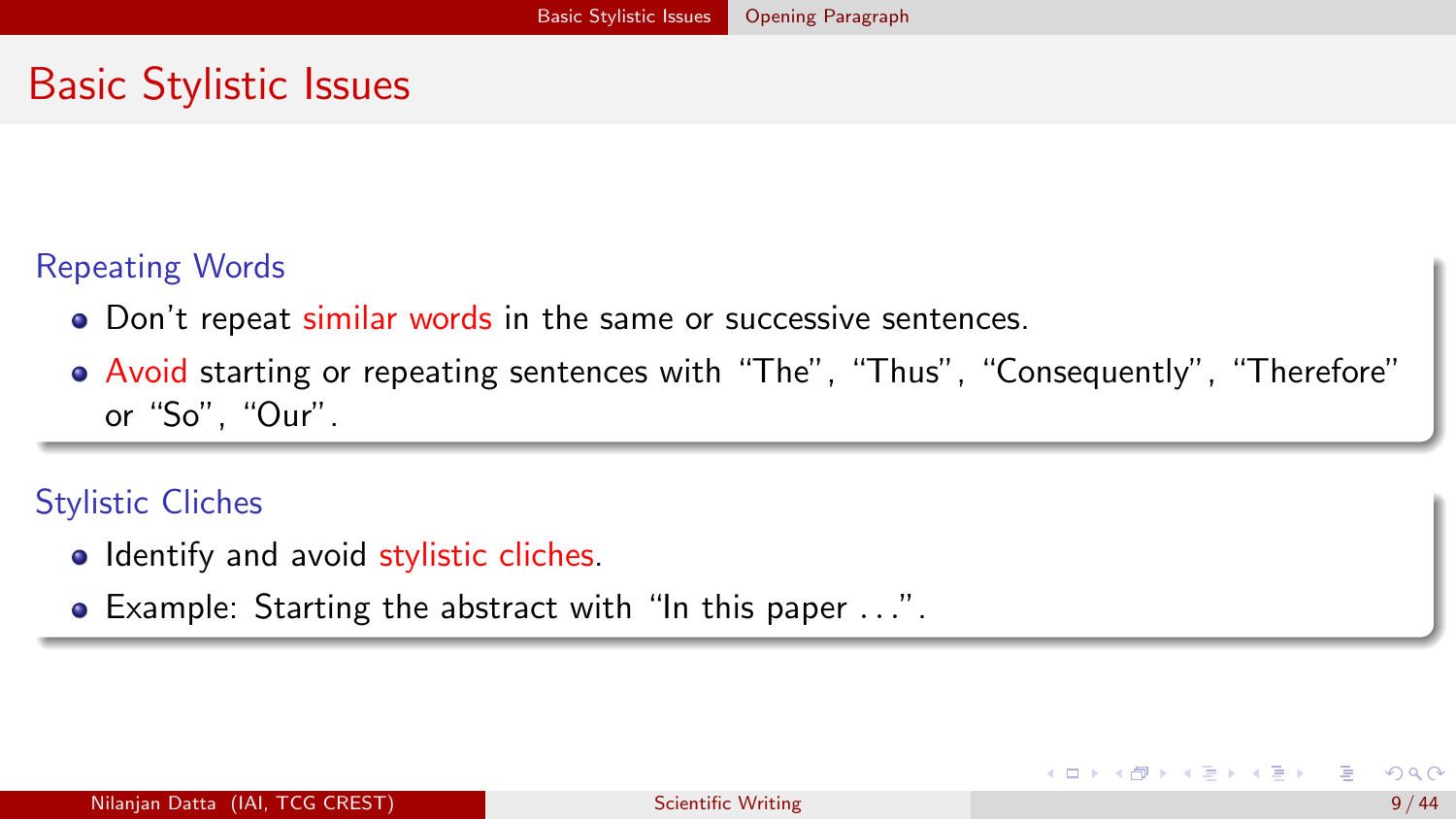### <span id="page-10-0"></span>"We" vs "I"

"We": You and me together, not a formal equivalent of "I".

- "We" is often useful to avoid passive voice.
- Use "we" instead of "I" even in single author papers.
	- View it as a dialog between the author and the reader.
- "I" should be avoided unless the author's persona is important.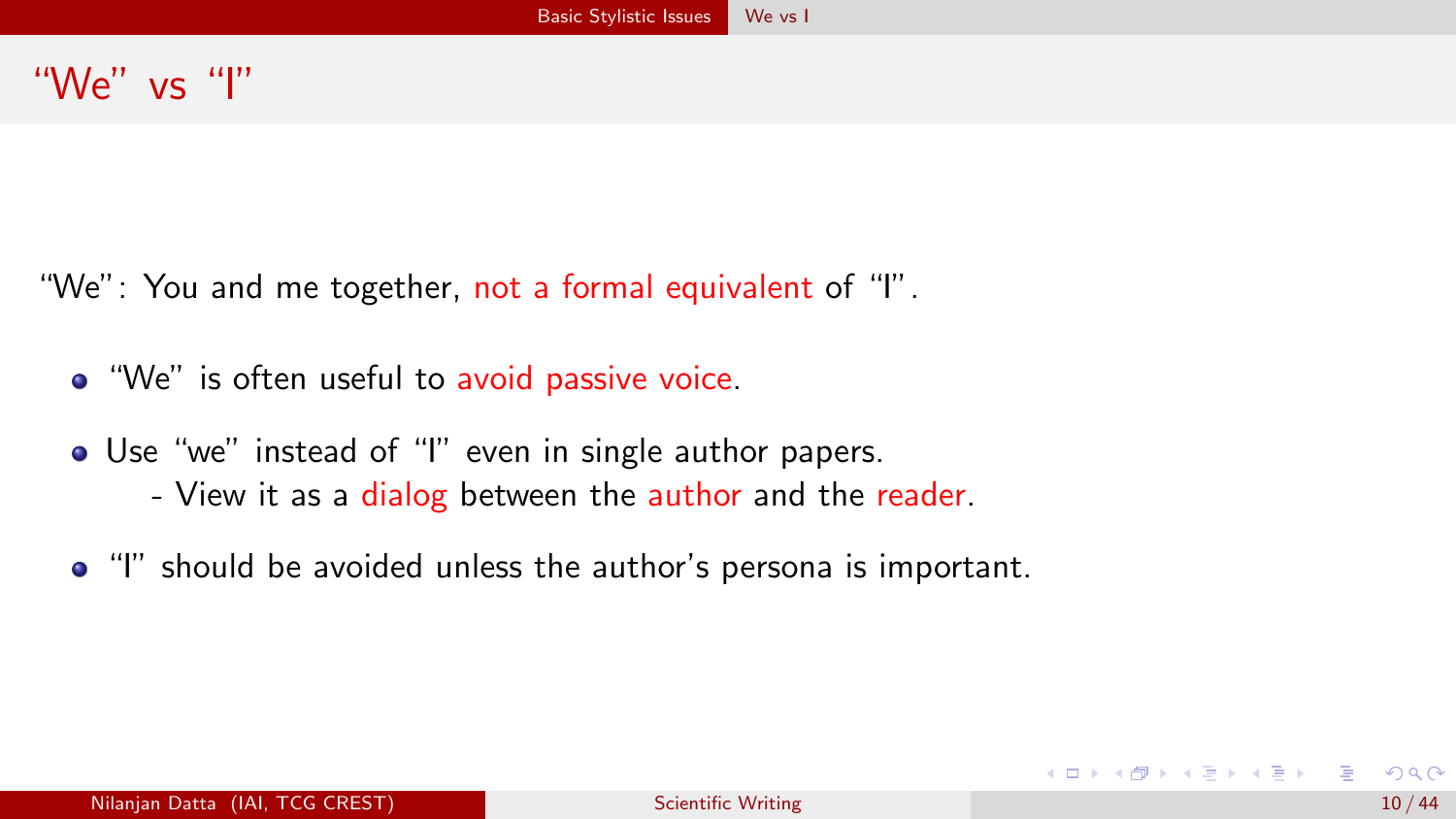### <span id="page-11-0"></span>Use of Symbols

• Symbols in different formulas must be separated by words:

Bad: Consider  $S_a$ ,  $q < p$ . Good: Consider  $S_a$ , where  $q < p$ .

• Do not start a sentence with a symbol:

Bad:  $x_n - a$  has *n* distinct zeroes. Good: The polynomial  $x_n - a$  has *n* distinct zeroes.

• Do not use the symbols  $\dots \Rightarrow Y$ ,  $\exists$  etc. Replace them by the corresponding words.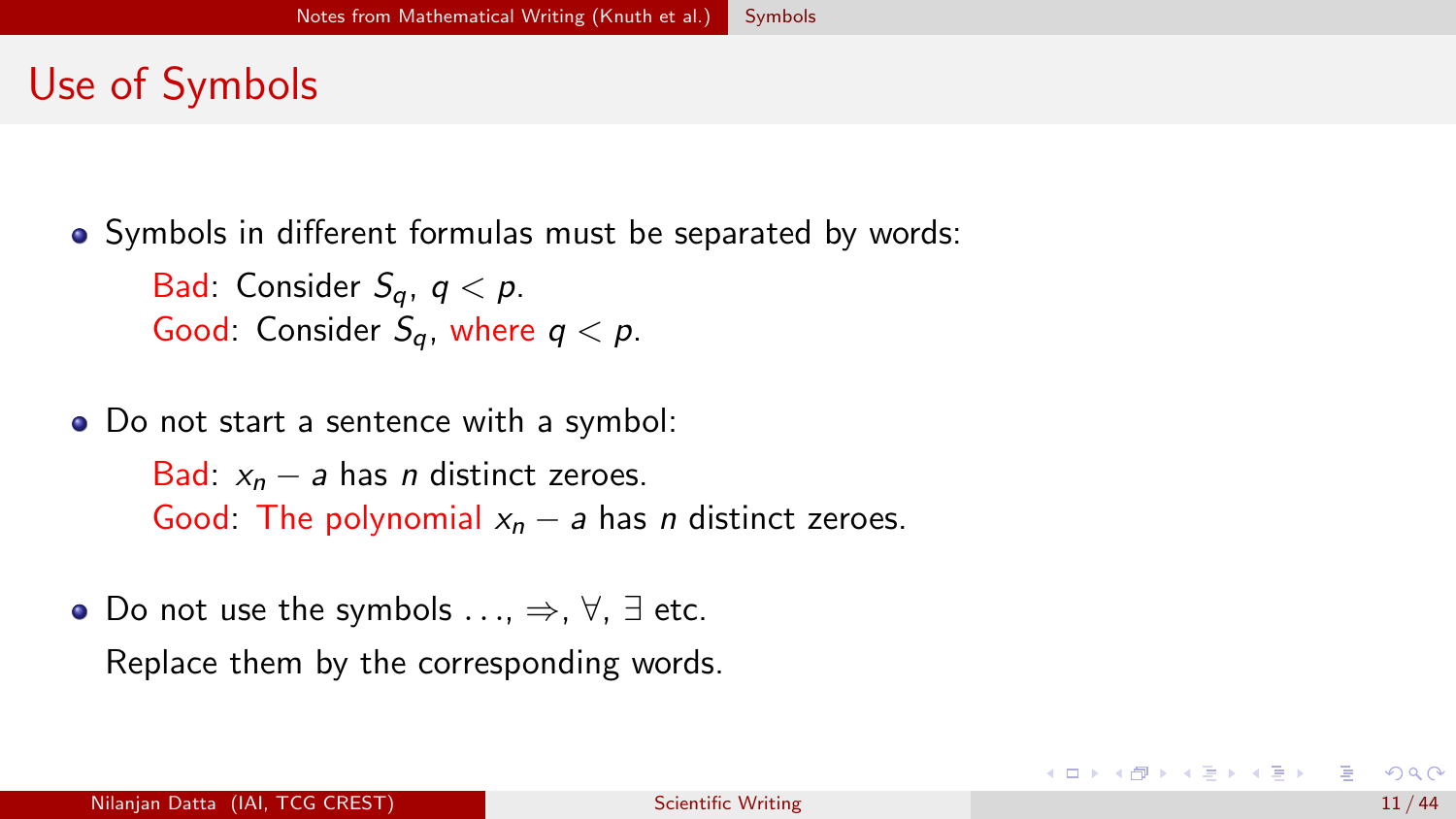### <span id="page-12-0"></span>Use of Notations

- Do not use the same notation for two different things. Conversely, use consistent notation for the same thing when it appears in several places.
- For example, do not say " $A_j$  for  $1 \leq j \leq n$ " in one place and " $A_k$  for  $1 \leq k \leq n$ " in another place unless there is a good reason.
- It is often useful to choose names for indices so that i varies from 1 to m and i from 1 to n, say, and to stick to consistent usage.
- Typographic conventions (like lowercase letters for elements of sets and uppercase for sets) are useful.

イロン イ部ン イヨン イヨン 一君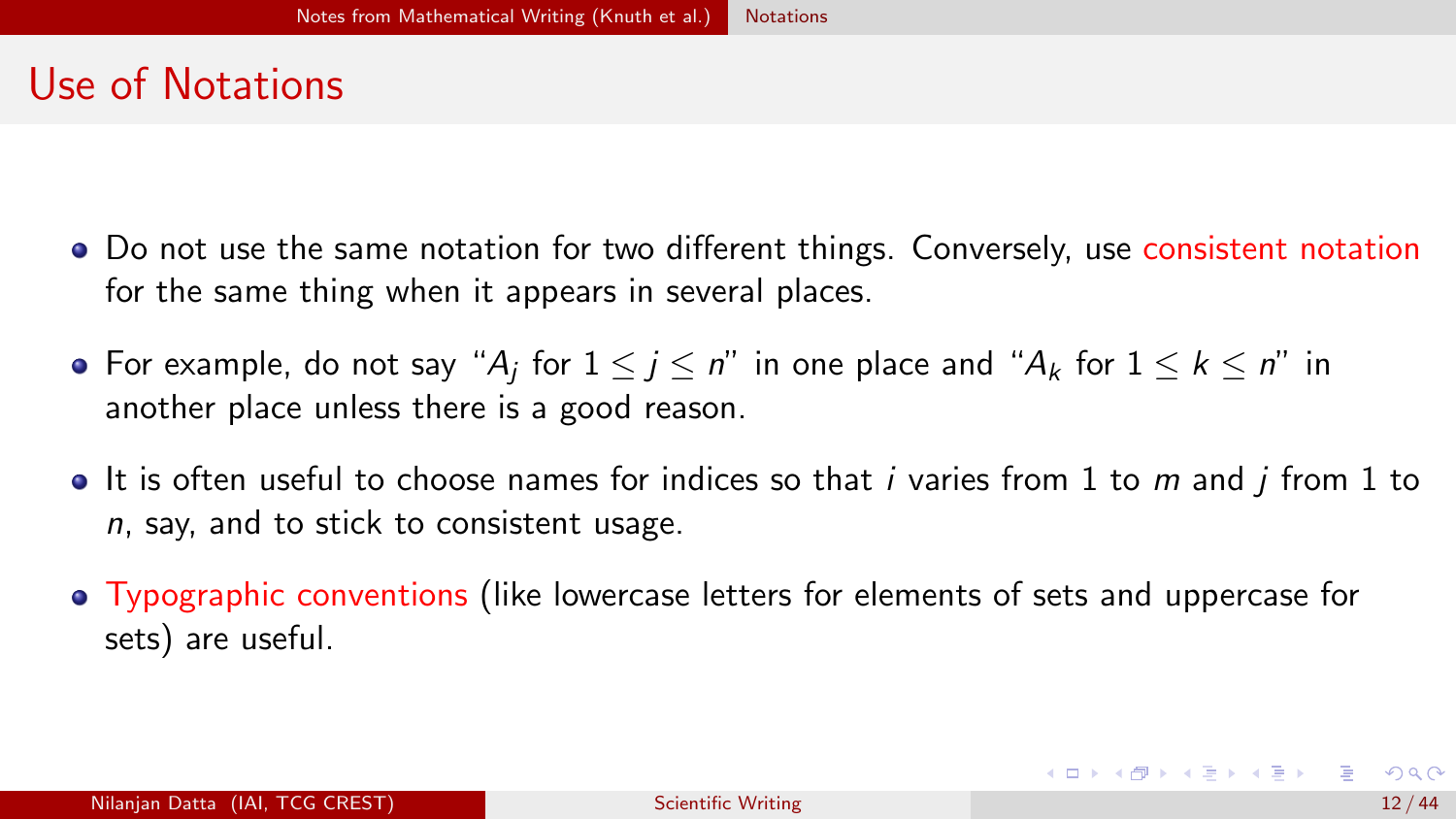- Remember to minimize subscripts:
	- $\mathsf{x}_i$  is an element of  $X$   $(\times)$
	- x is an element of  $X(\sqrt{x})$

э

メロトメ 倒 トメ ミトメ ミト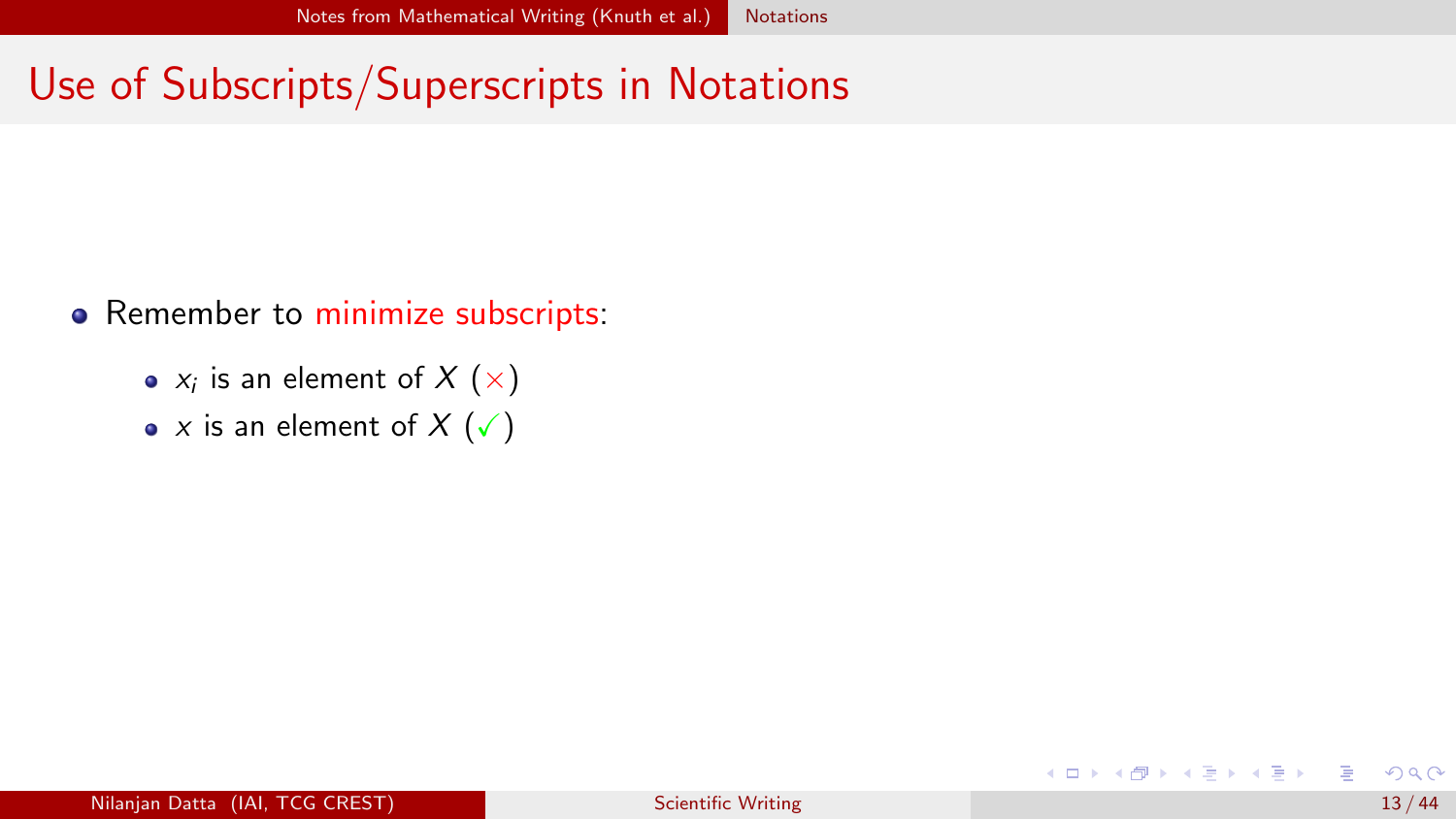- Remember to minimize subscripts:
	- $\mathsf{x}_i$  is an element of  $X$   $(\times)$
	- x is an element of  $X(\sqrt{x})$
- Do not get carried away by subscripts, especially when dealing with a set that does not need to be indexed.

 $\left\{ \begin{array}{ccc} 4 & \Box \end{array} \right. \rightarrow \left\{ \begin{array}{ccc} \overline{49} & \rightarrow & 4 & \overline{\Box} \end{array} \right. \rightarrow \left\{ \begin{array}{ccc} \overline{2} & \rightarrow & 4 & \overline{\Box} \end{array} \right. \nonumber$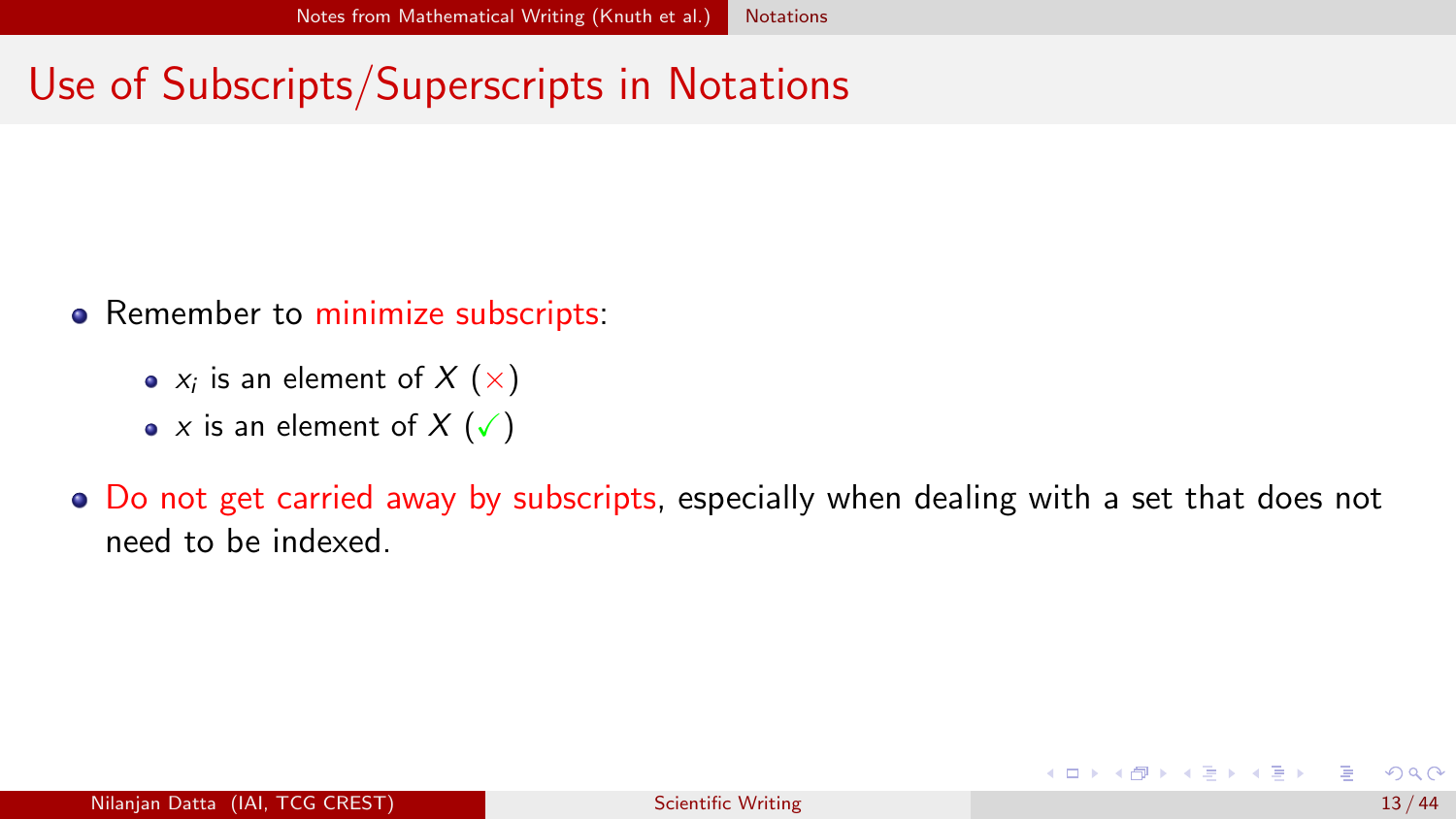

 $299$ 

重

イロト イ部 トイヨ トイヨト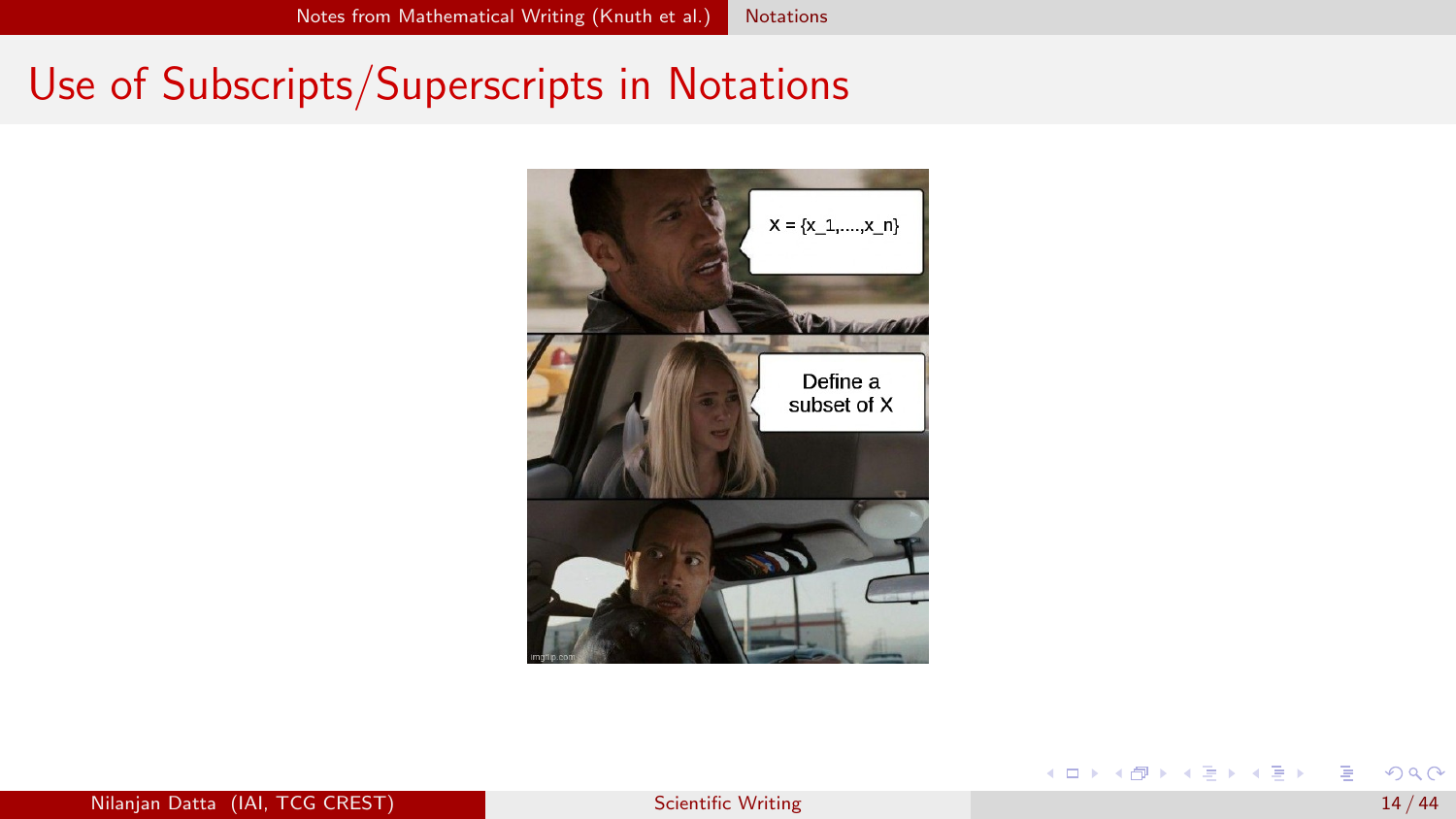

#### Now you need subscripted subscripts..!!

Nilanjan Datta (IAI, TCG CREST) [Scientific Writing](#page-0-0) 14 / 44

 $299$ 

€

メロトメ 倒 トメ ミトメ ミト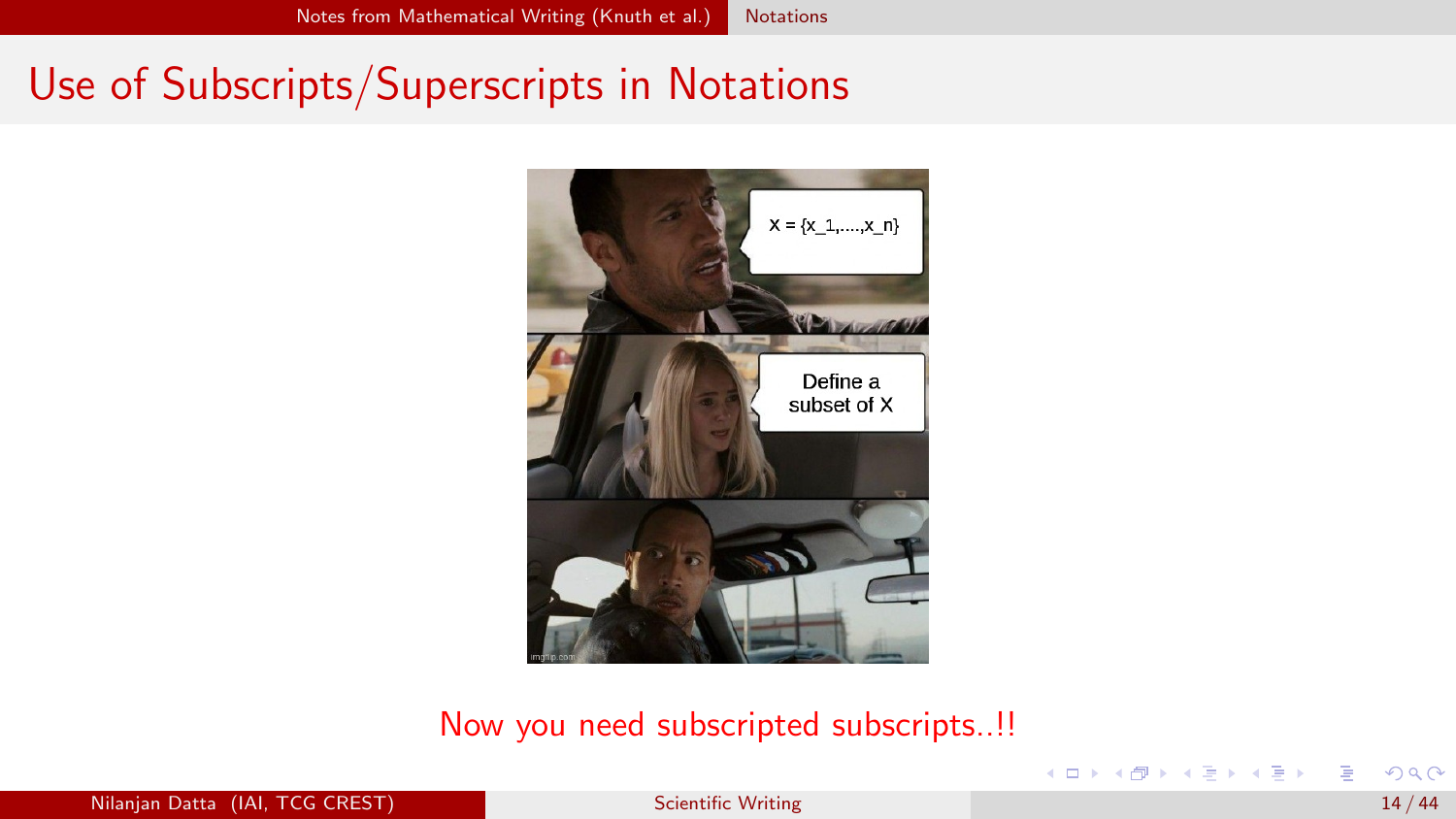- Do not get carried away by subscripts, especially when dealing with a set that does not need to be indexed.
- $\bullet$  Do not name the elements of X unless necessary.
- Try to avoid superscripts unless necessary.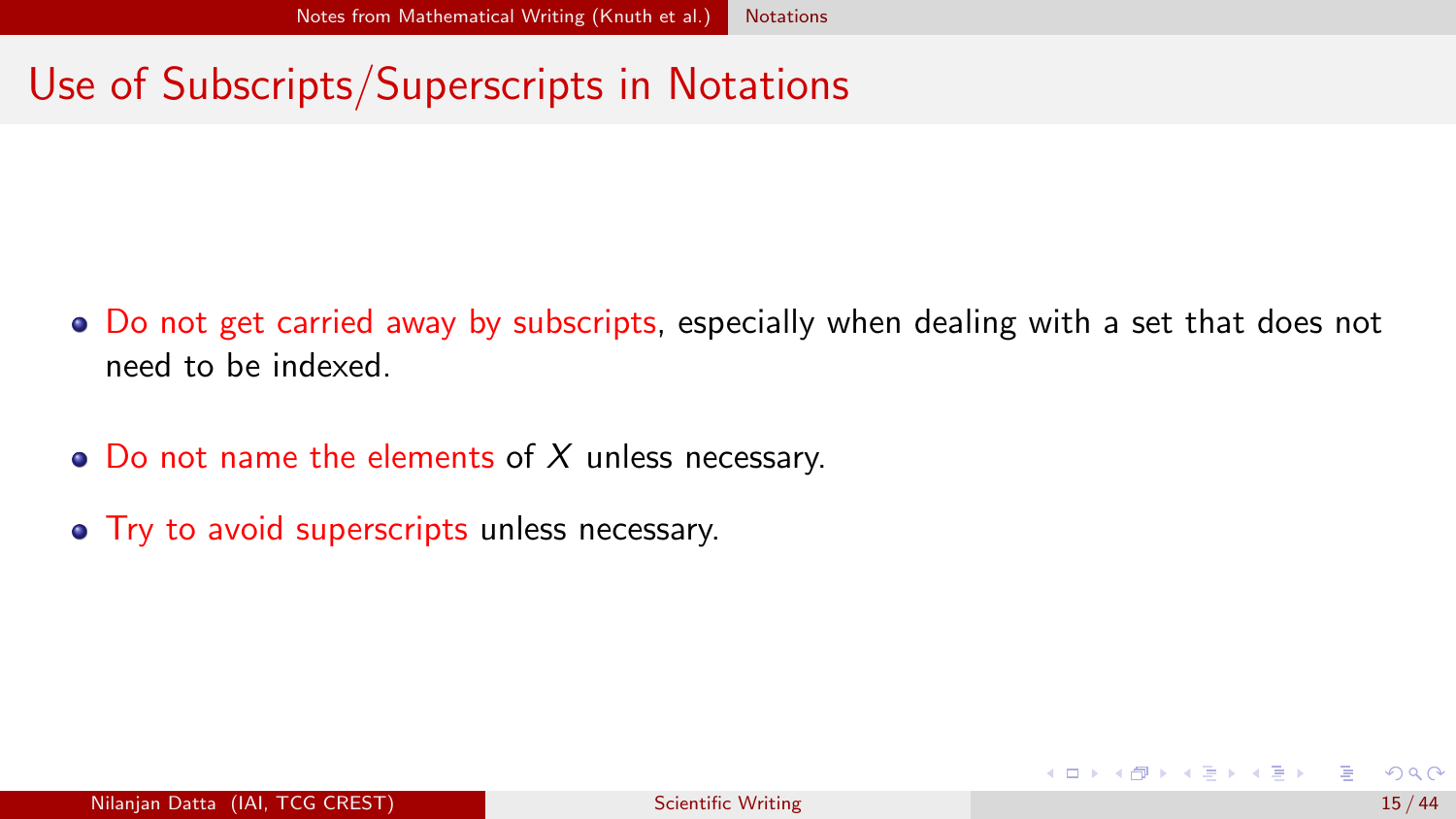### A Note on Defining Notations

- All variables must be defined, at least informally, when they are first introduced.
- Try to state things twice, in complementary ways, especially when giving a definition.
- This reinforces the reader's understanding.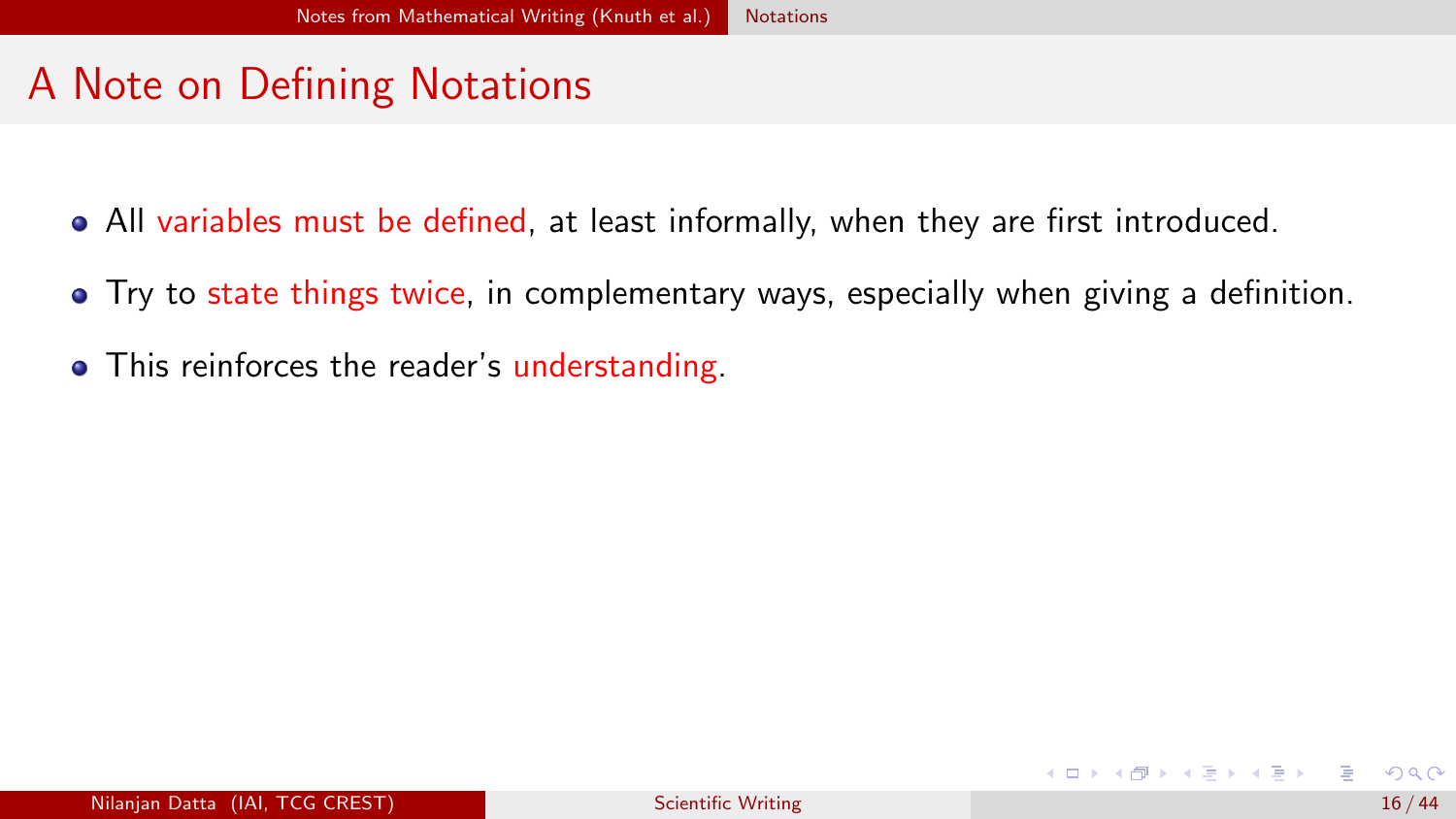## A Note on Defining Notations

- All variables must be defined, at least informally, when they are first introduced.
- Try to state things twice, in complementary ways, especially when giving a definition.
- This reinforces the reader's understanding.
- For example:

Fine:  $N<sup>n</sup>$  denotes the set of *n*-tuples of nonnegative integers. Better: Let

$$
N^n := \{(b_1, \ldots, b_n) : b_i \in \mathbb{Z}^{\star} \text{ for } 1 \leq i \leq N\}
$$

be the set of n-tuples of nonnegative integers.

イロト イ押ト イヨト イヨ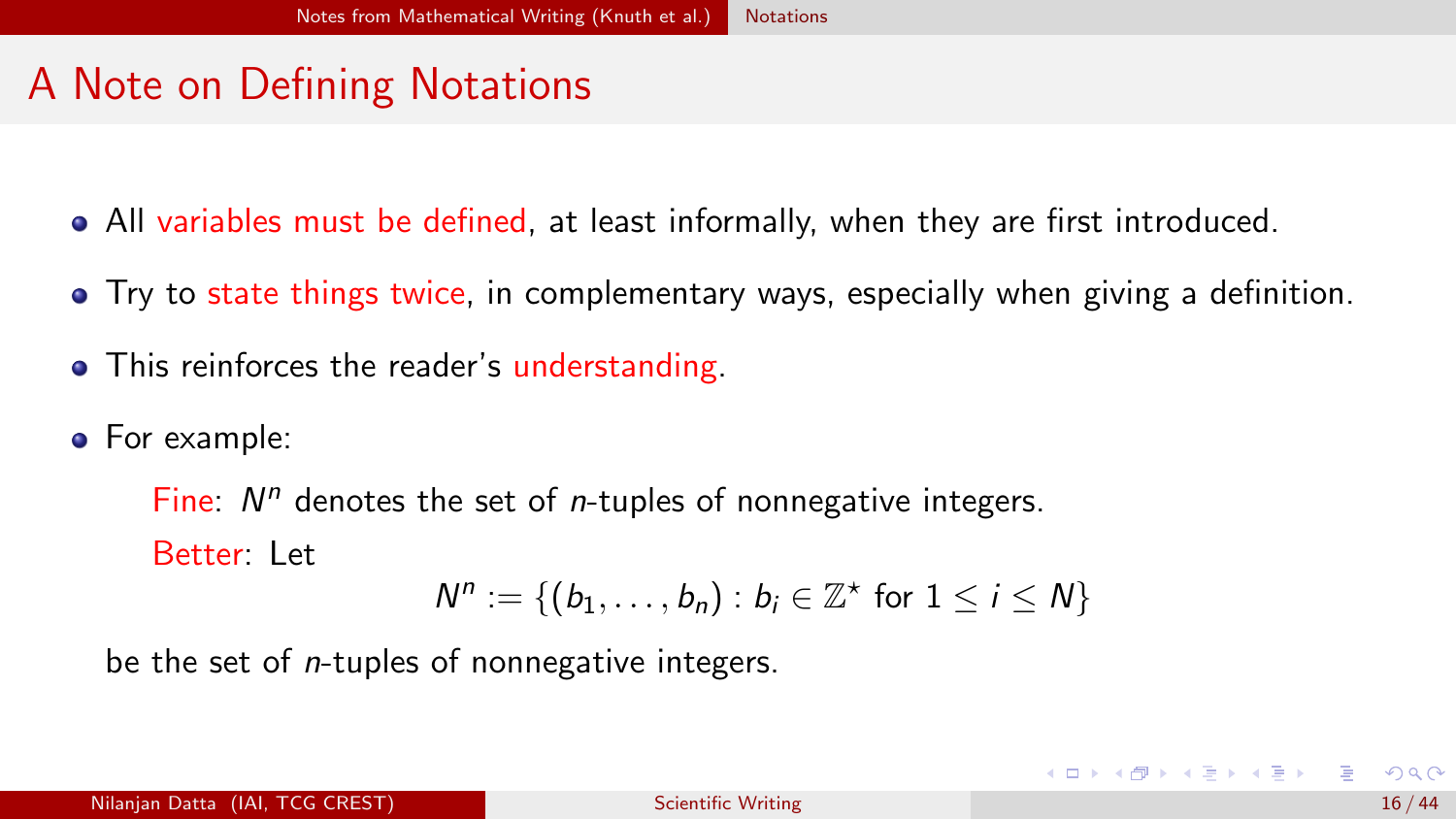### <span id="page-20-0"></span>A Note on Tenses



重

イロト イ部 トイモ トイモト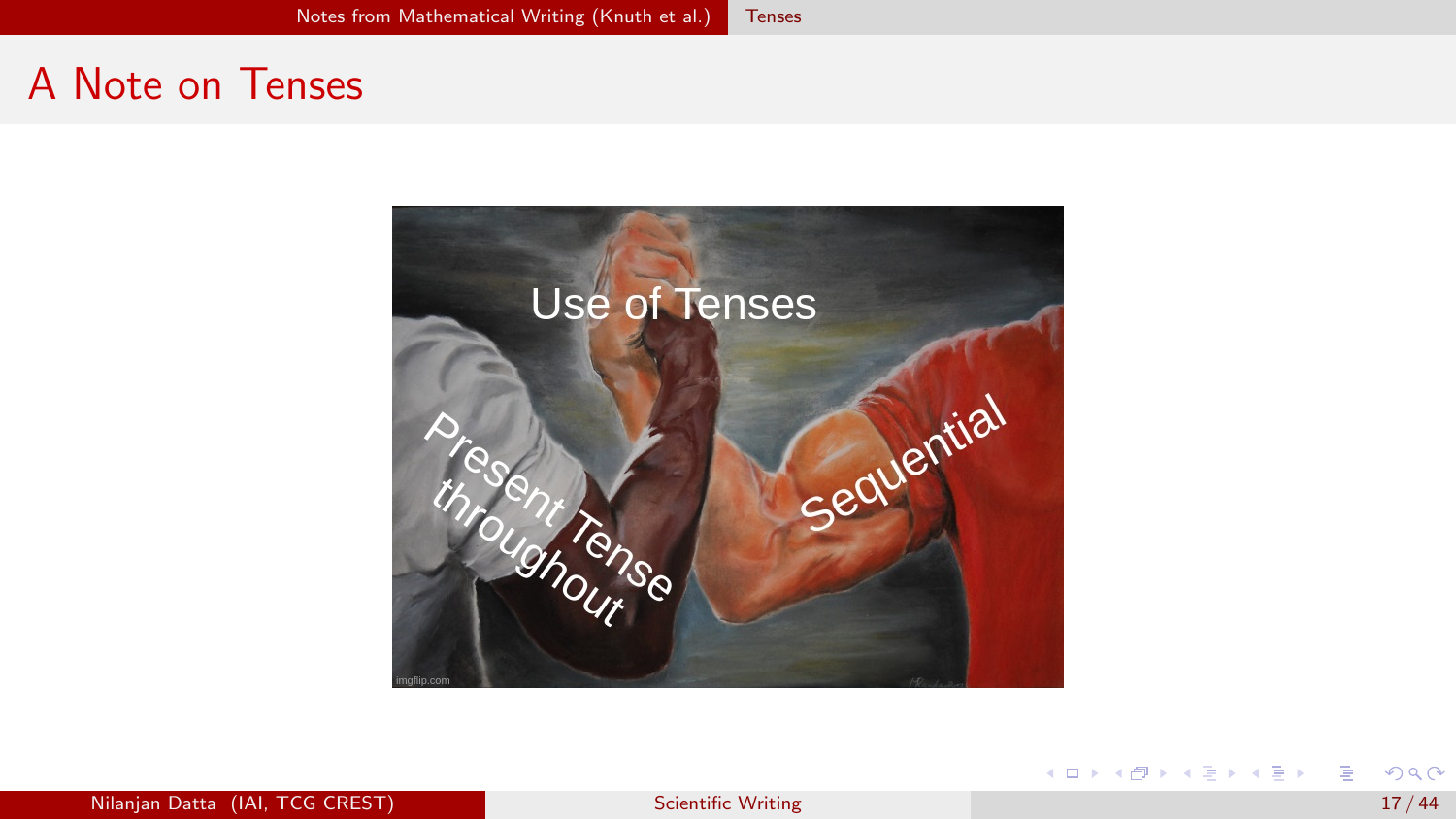### A Note on Tenses

- Either use present tense throughout the entire paper, or write sequentially.
- Sequential writing means that you say things like,

"We saw this before. We will see this later."

- The sequential approach is more appropriate for lengthy papers.
- You can use it even more effectively by using words of duration: "We observed this long ago. We saw the other thing recently. We will prove something else soon."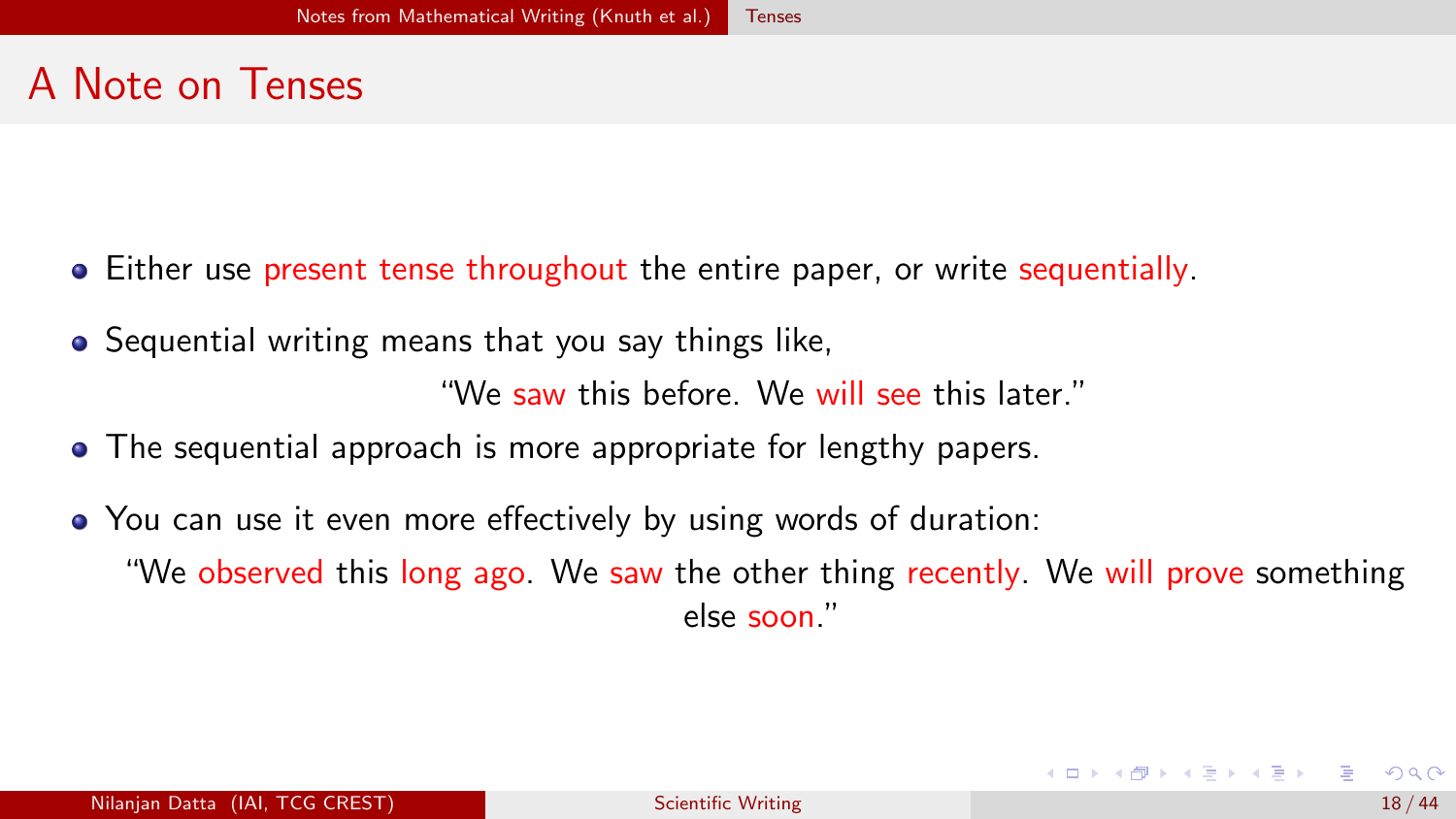### <span id="page-22-0"></span>A Note on Punctuations



ingtip.com

造

イロメ イ部メ イヨメ イヨメー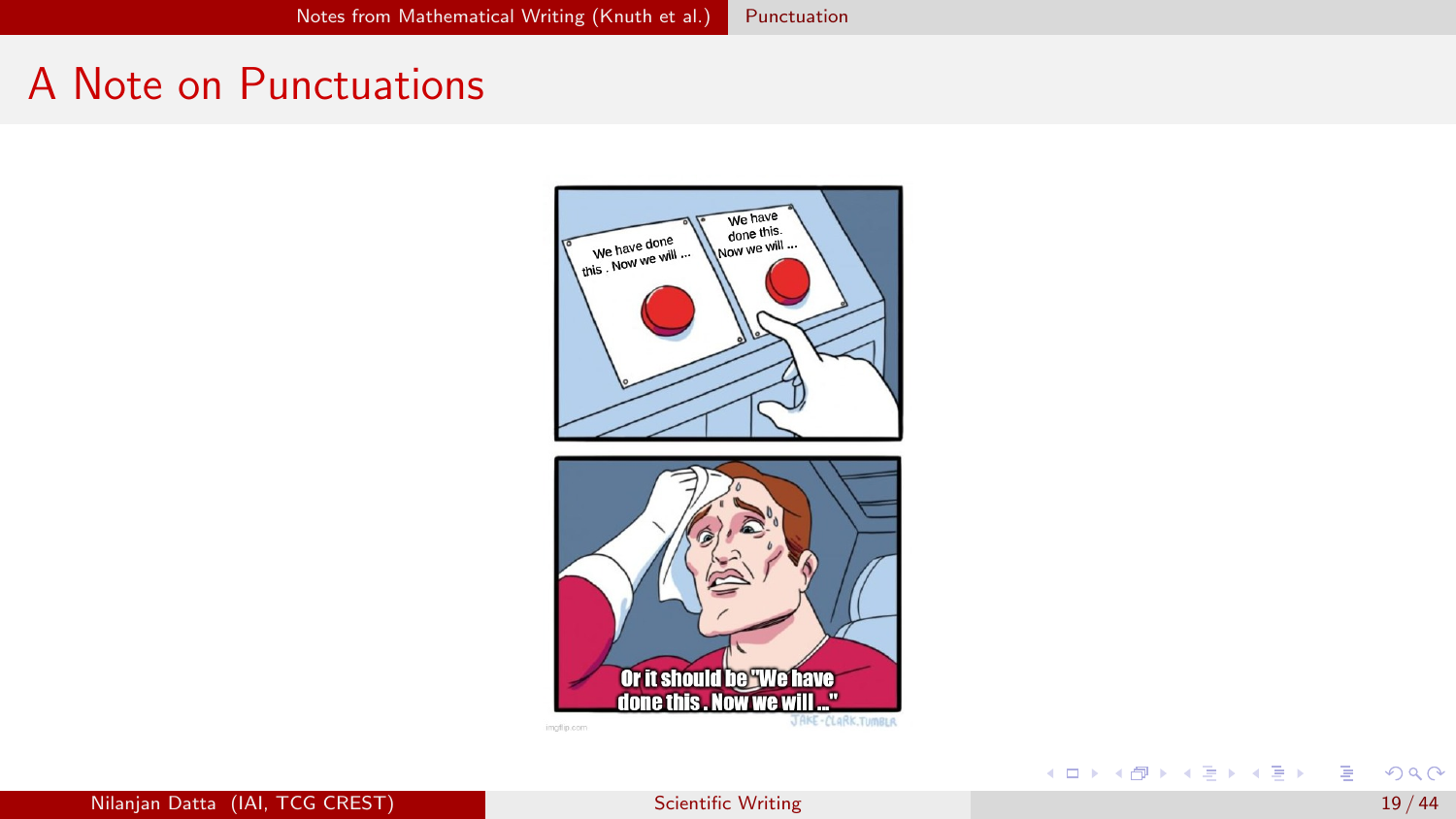- No space before a punctuation symbol.
- One space after the symbol.

目

イロト イ部 トイヨ トイヨト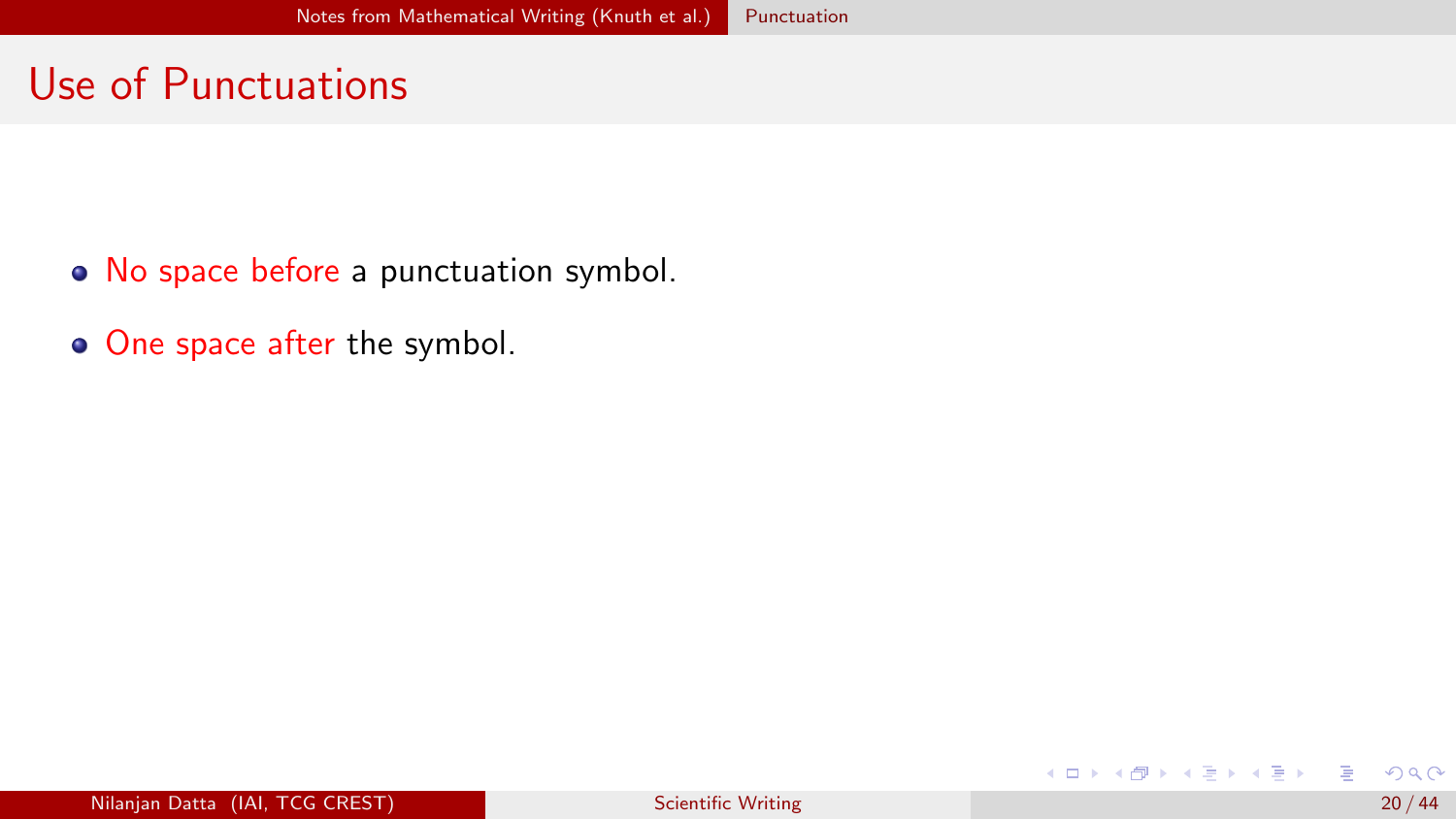- No space before a punctuation symbol.
- One space after the symbol.

For example:

Incorrect: We have done this . Now we will ... Incorrect: We have done this Now we will Correct: We have done this. Now we will ...

G.

4 0 8 → 母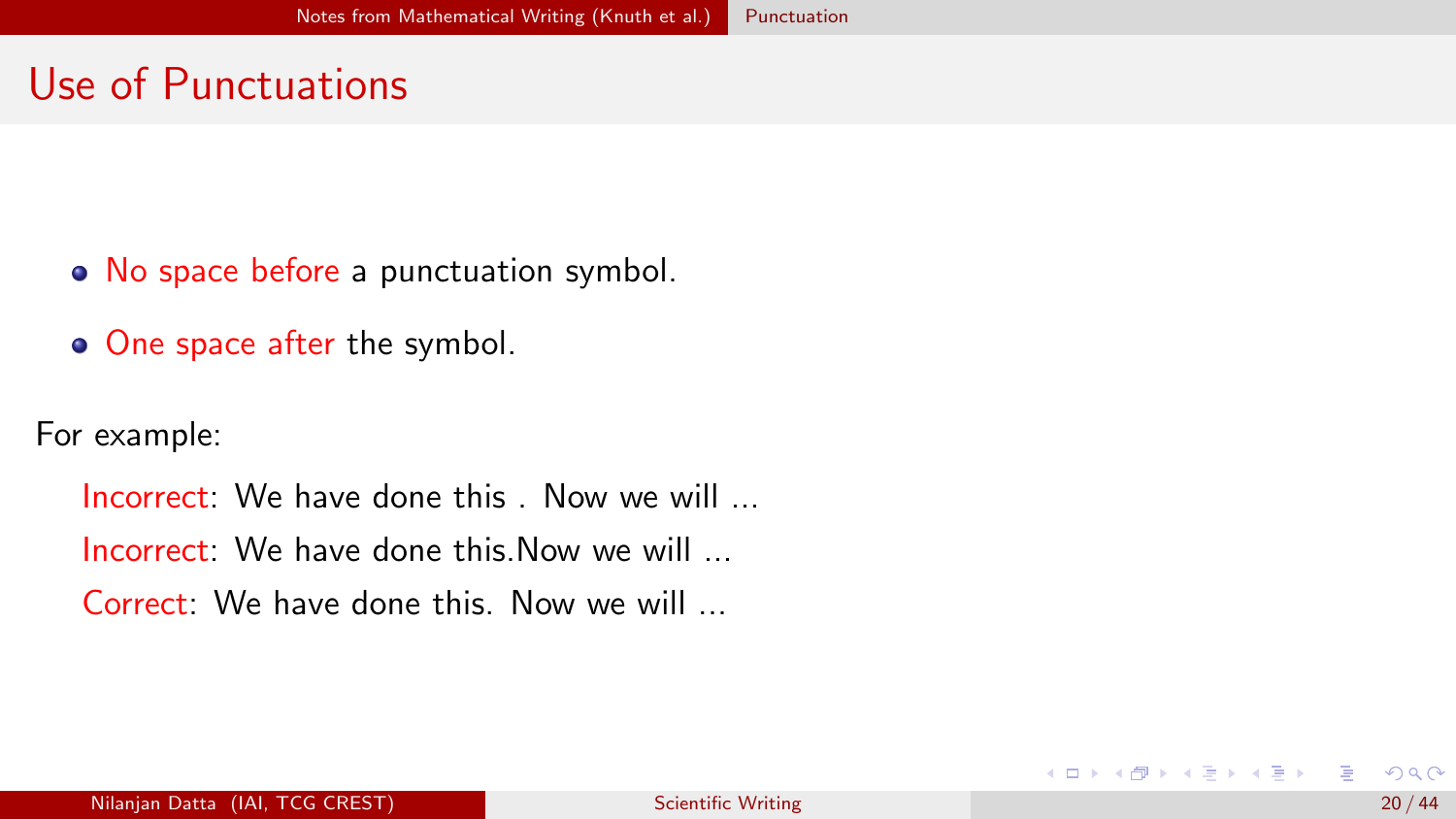- Use commas carefully:
	- Too many commas will interfere with the smooth flow of a sentence
	- Too few can make a sentence difficult to read.
- With a series of three or more words, phrases, or clauses insert comma before "and/or".

イロト イ押ト イヨト イヨト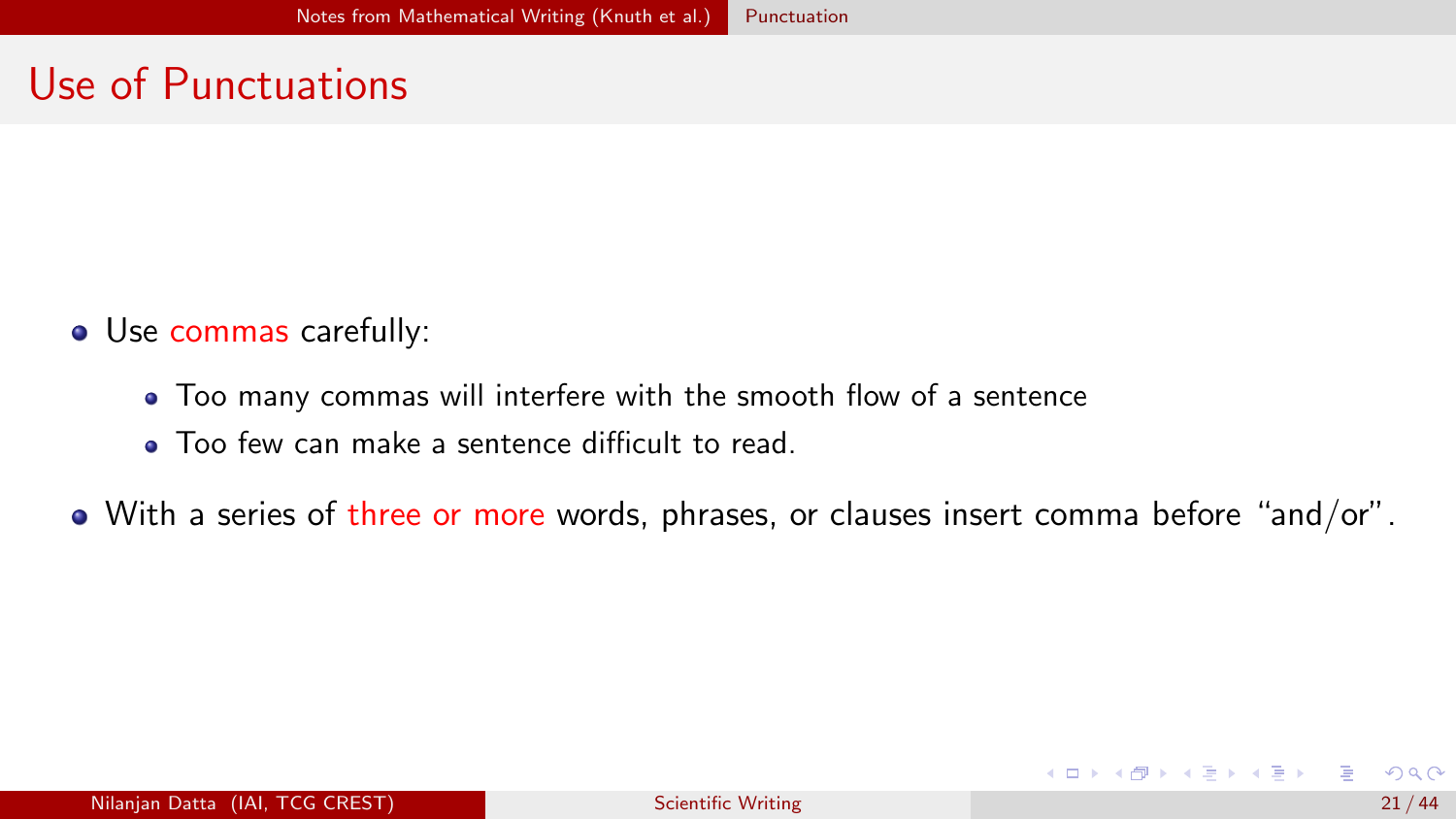### Series of Two Words/Phrases/Clauses

Correct: Saikat and Shreya have chosen Cryptography as their research topic. Incorrect: Saikat, and Shreya have chosen Cryptography as research topic.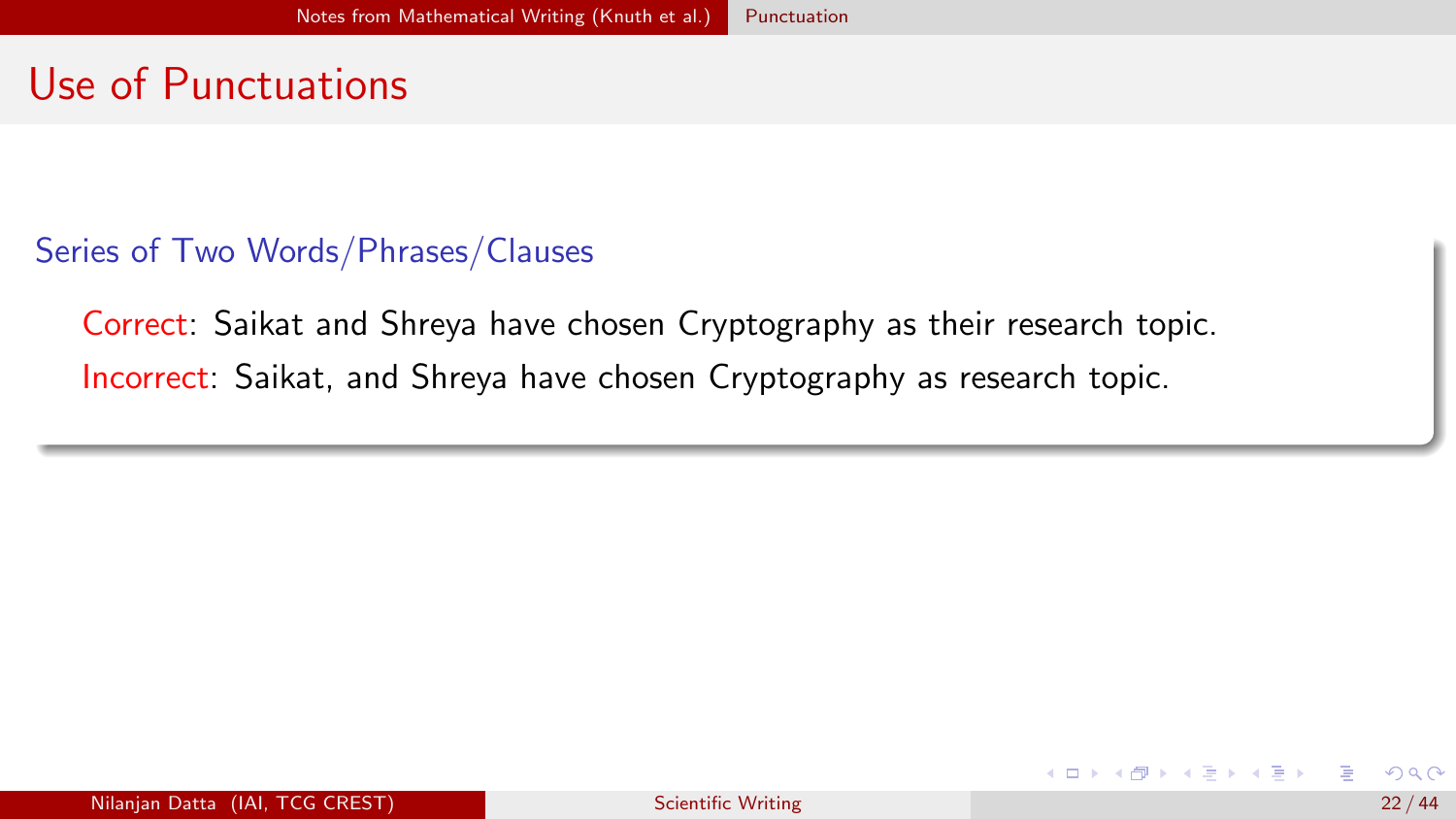Series of Two Words/Phrases/Clauses

Correct: Saikat and Shreya have chosen Cryptography as their research topic. Incorrect: Saikat, and Shreya have chosen Cryptography as research topic.

Series of Three Words/Phrases/Clauses

InCorrect: Saikat, Shreya and Sougata have chosen Cryptography as their research topic. Correct: Saikat, Shreya, and Sougata have chosen Cryptography as research topic.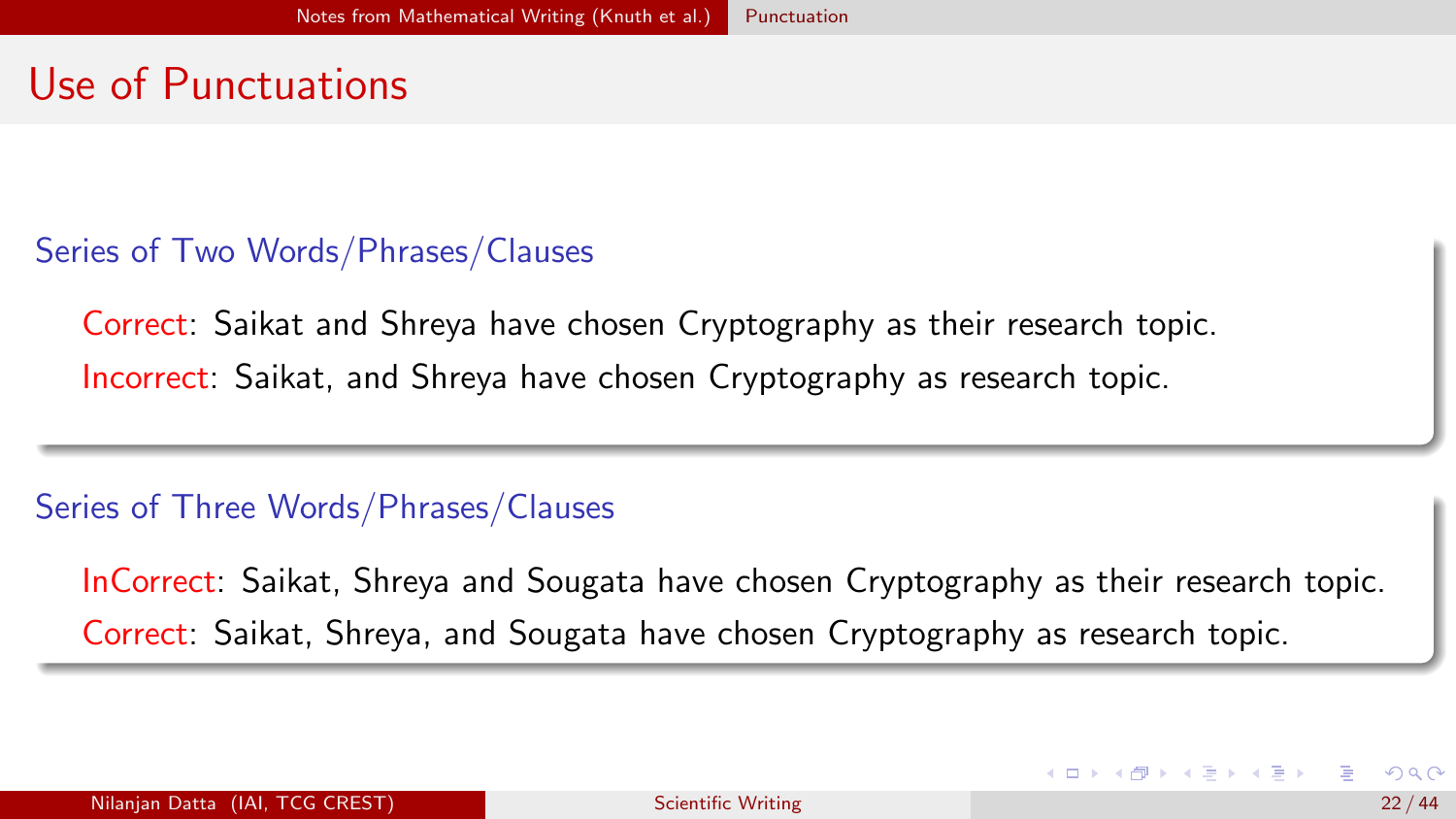### Use of Punctuations in Quotation

- Commas and periods should be placed inside quotation marks.
- Other punctuation (like colons, semicolons, question marks, exclamation marks) stay outside the quotation marks unless they are part of the quotation.
- It is generally best to go along with this well established (may be illogical) convention about commas and periods.
- However, don't use it when you are using quotation marks to describe some text as a specific string of symbols. For example:

Always end your program with the word "end".

イロト イ押ト イヨト イヨト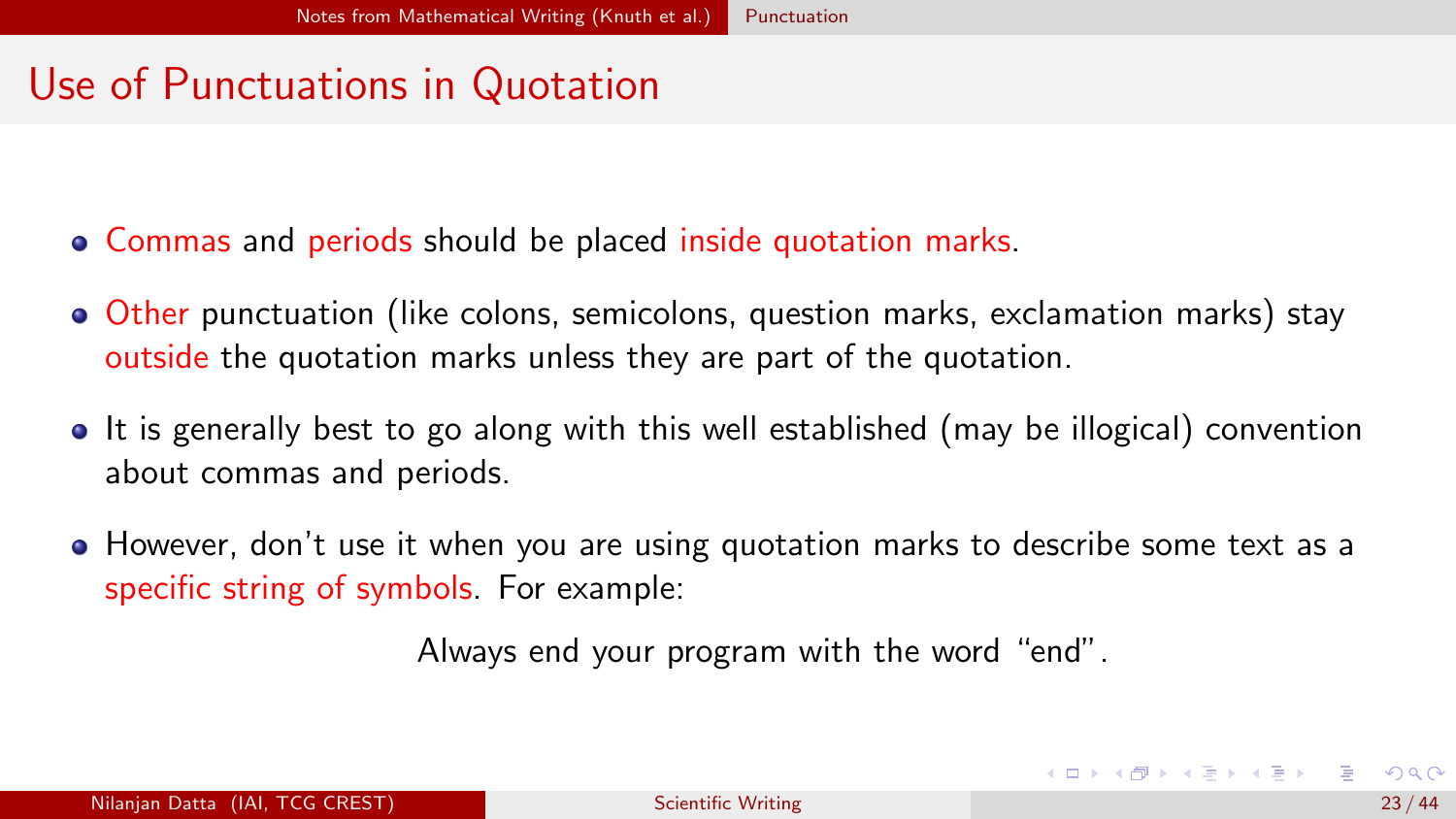Punctuation should always be strictly logical with respect to parentheses and brackets.

イロト 不倒 トイ君 トイ君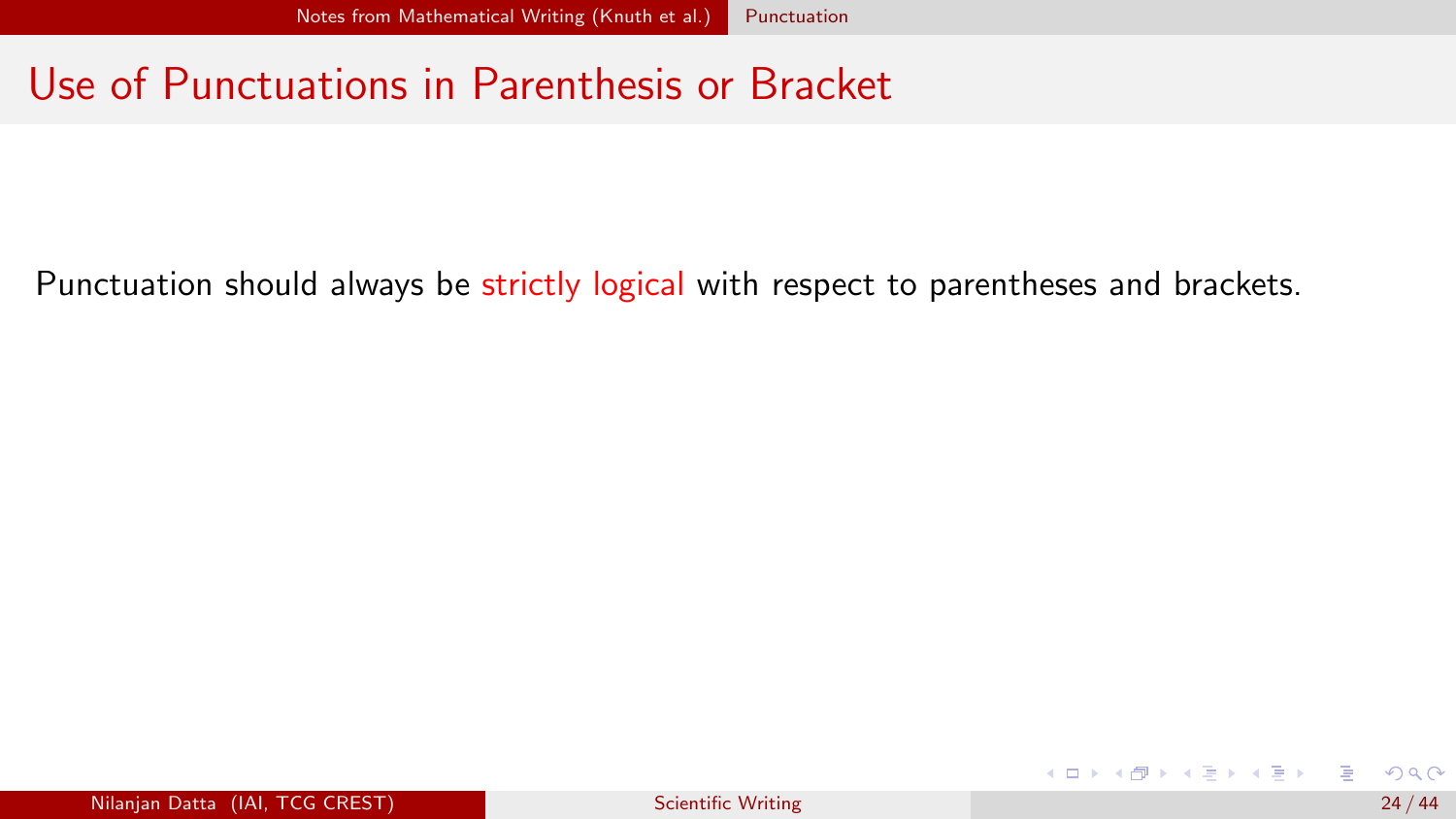Punctuation should always be strictly logical with respect to parentheses and brackets. Examples:

- Any instantiation with a generic design (such as the ones in next section) violates the "ideal tweakable block cipher" assumption.
- All the 16 bits are active which cancels the difference of the S-box output (The difference 0xffff is invariant for any rotation operation.).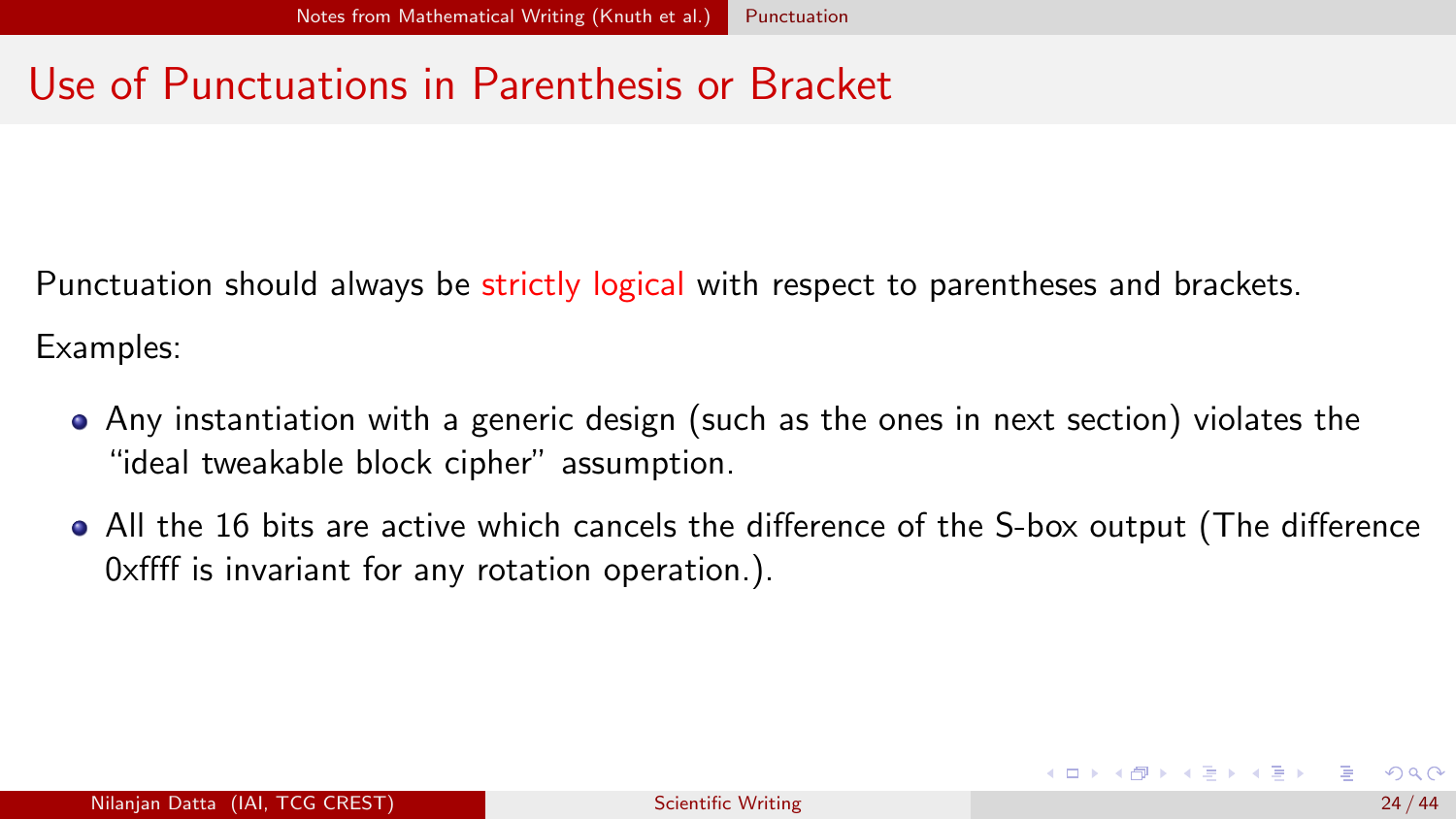Punctuation should always be strictly logical with respect to parentheses and brackets:

イロト 不倒 トイ君 トイ君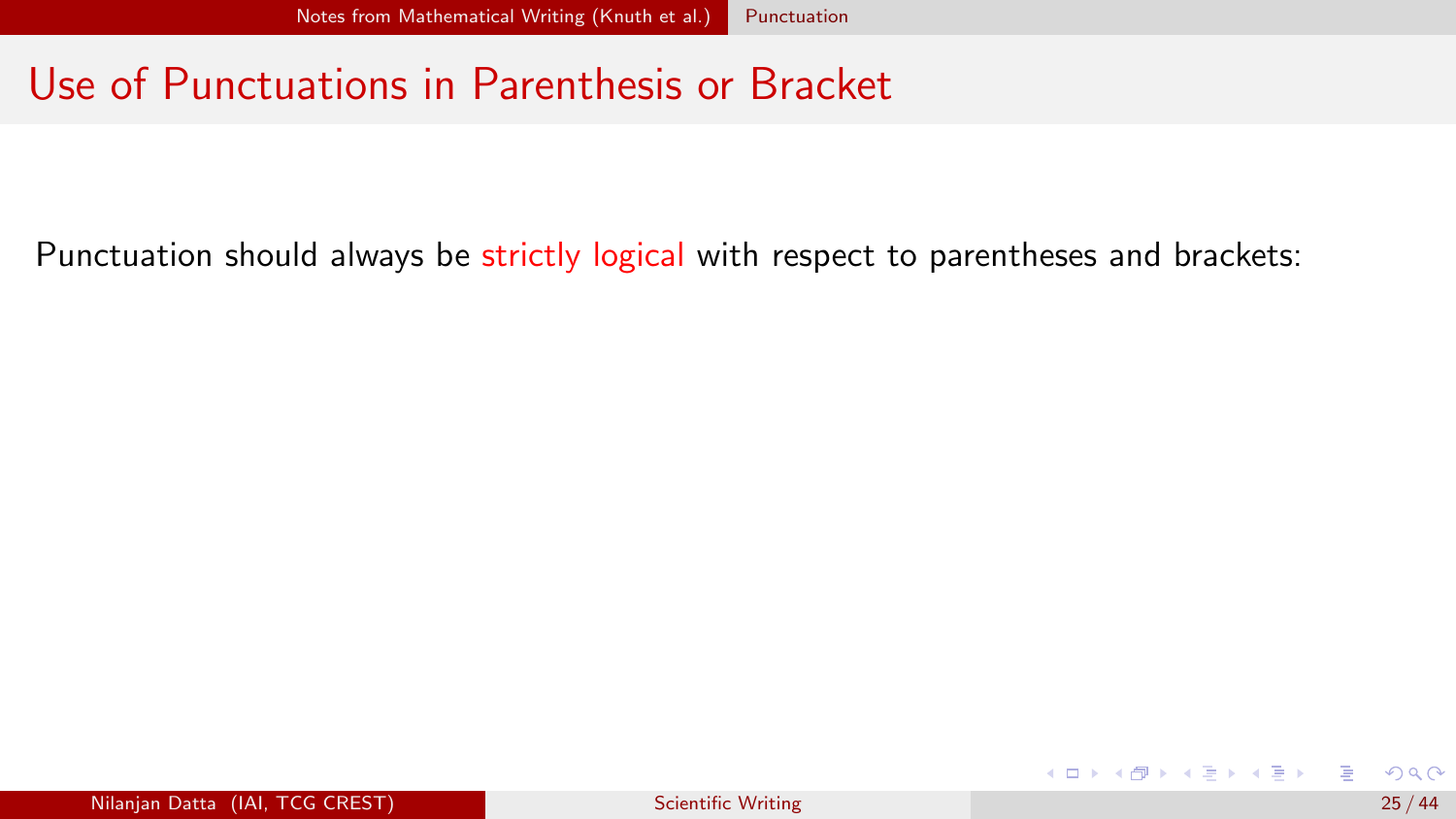Punctuation should always be strictly logical with respect to parentheses and brackets:

- Put a period inside parentheses if and only if the sentence ending with that period is entirely within the parentheses.
- The punctuation within parentheses should be correct, independently of the outside context.
- The punctuation outside the parentheses should be correct if the parenthesized statement would be removed.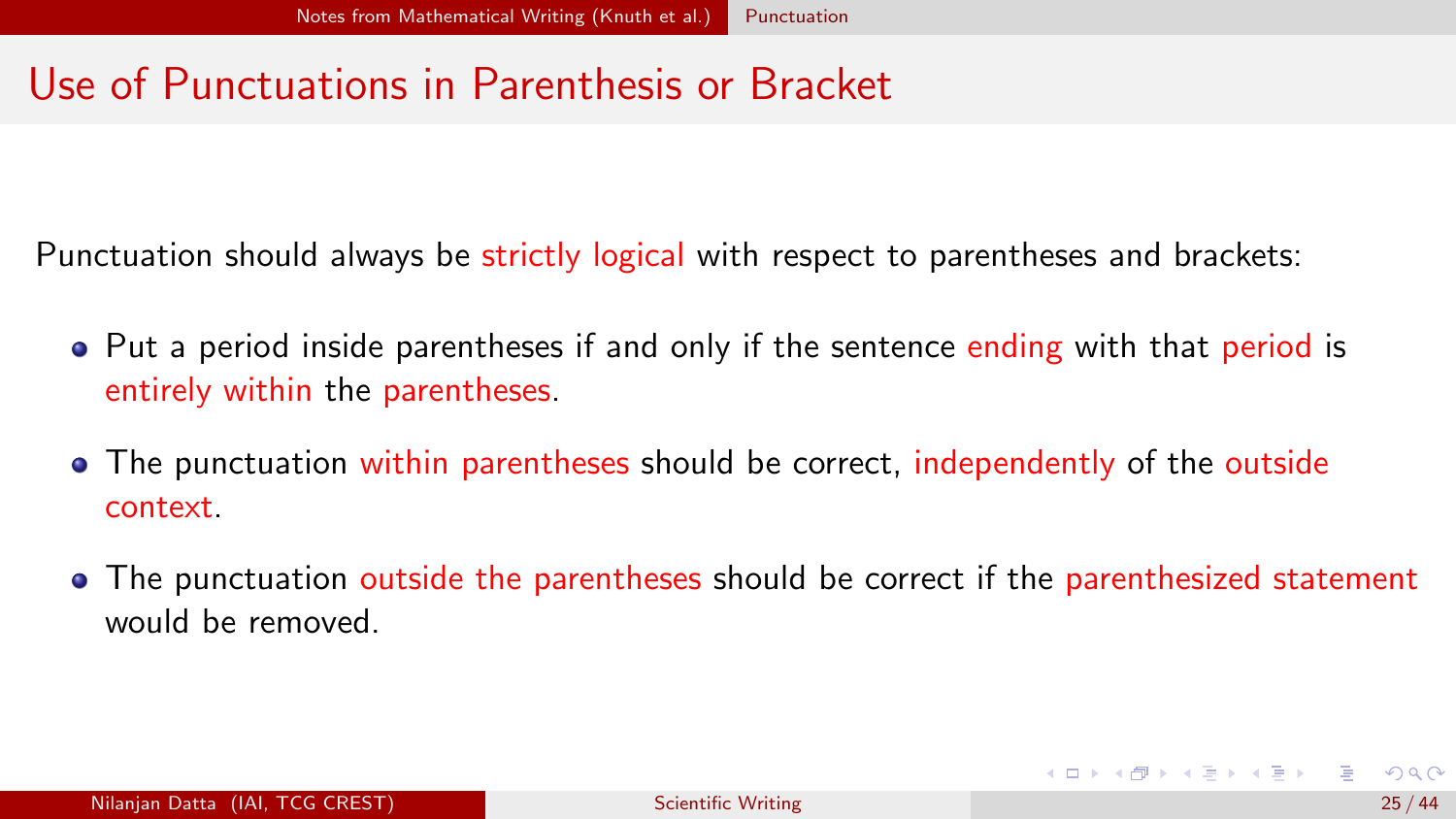### Use of Colons

- Do not overdo the use of colons.
- For example,

Good: "Define it as follows:"

Bad: "We have:  $y = mx + c$ "

Note: The formula just completes the sentence!!

- The first word after a colon should be capitalized if the phrase following the colon is a full sentence.
- However, it shouldn't be capitalized if it is a sentence fragment.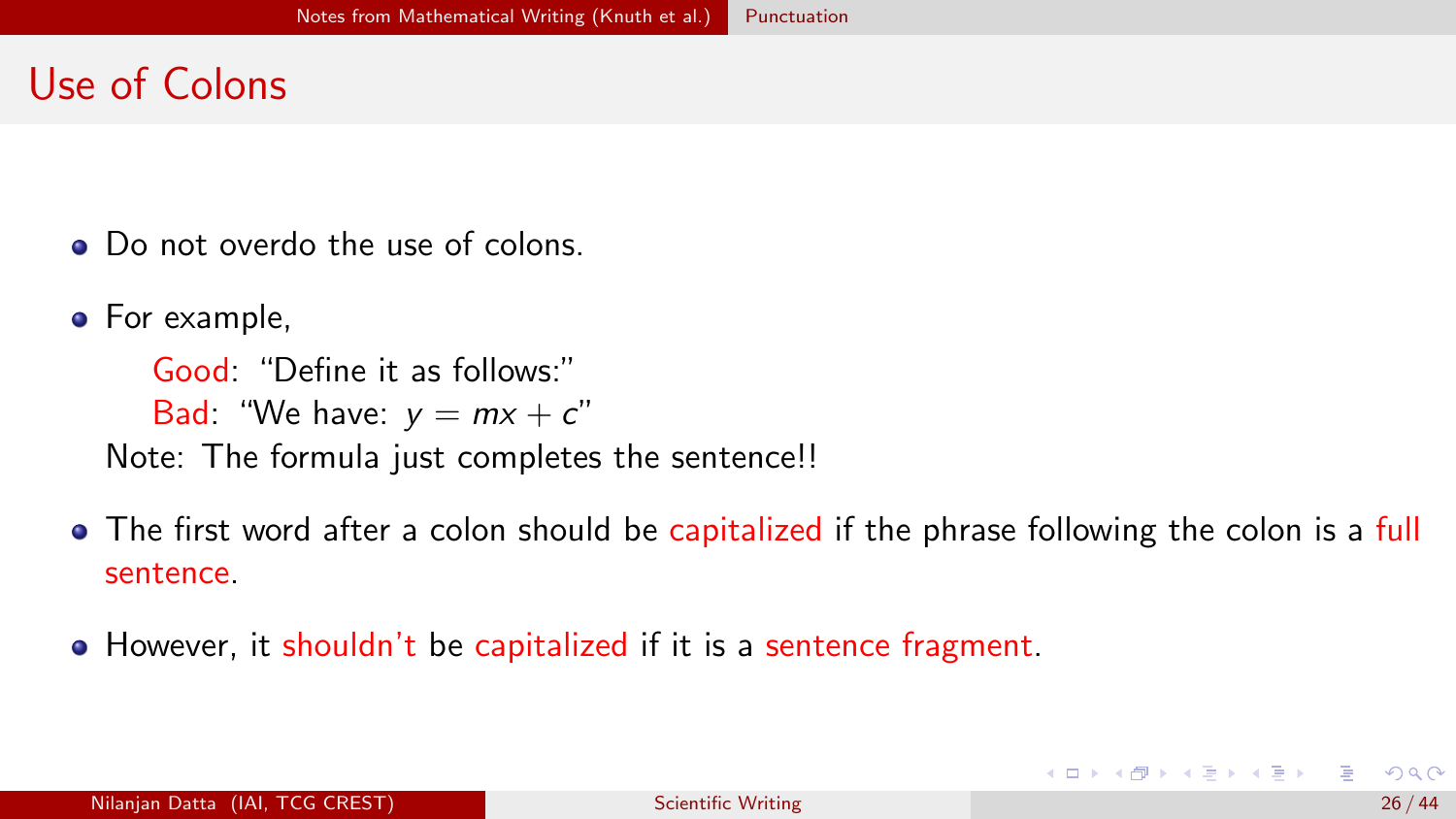### <span id="page-34-0"></span>Use of That

Do not omit "that" when it helps the reader to parse the sentence:

Bad: Assume G is a group. Good: Assume that G is a group.

• Never use that before an expression:

Bad: We have that  $x = y$ . Good: We have  $x = y$ .

The words "assume" and "suppose" should usually be followed by "that" unless another "that" appears nearby.

 $A \Box B$   $A \Box B$   $A \Box B$   $A \Box B$   $A \Box B$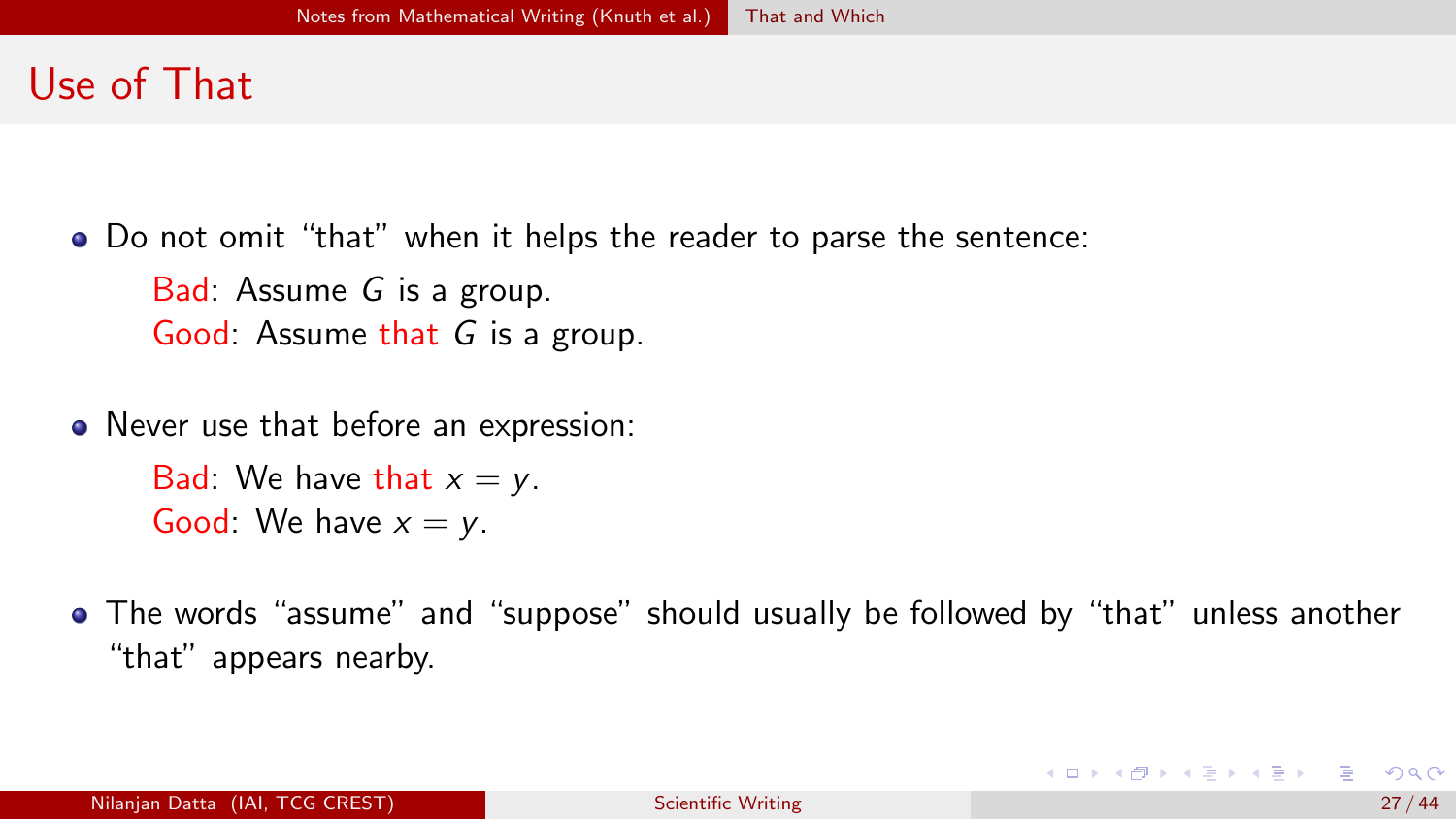### "Which" vs "That"

- Do not say "which" when "that" sounds better.
- Use "which" only when it is preceded by a comma or by a preposition, or when it is used interrogatively.
- Experiment to find out which is better, "which" or "that", and you will understand this rule.
- **•** For example:

Bad: Do not use commas which are not necessary. Good: Do not use commas that are not necessary.

• Another common error is to say "less" when the proper word is "fewer".

イロト イ押ト イヨト イヨト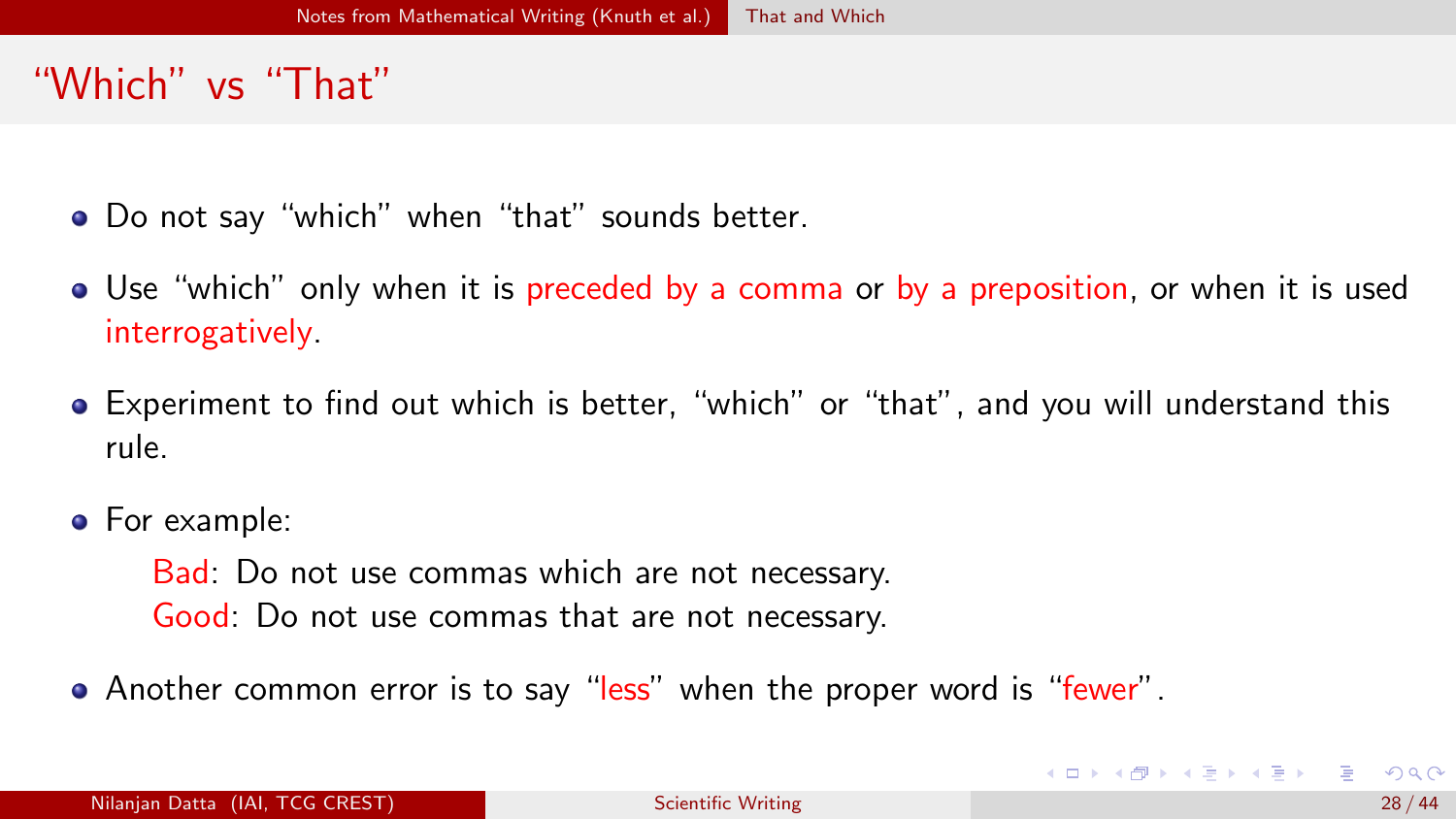### <span id="page-36-0"></span>Mathematical Results (Theorem, Lemma etc)

- Capitalize names such as Theorem 1, Lemma 2, Algorithm 3 etc.
- The statement just preceding the result, should be a complete sentence or should end with a colon.
- Even better would be to replace the first sentence by a more suggestive motivation, tying the theorem up with the previous discussion.
- The statement of a theorem should usually be self-contained, not depending on the assumptions in the preceding text.

イロト イ押ト イヨト イヨト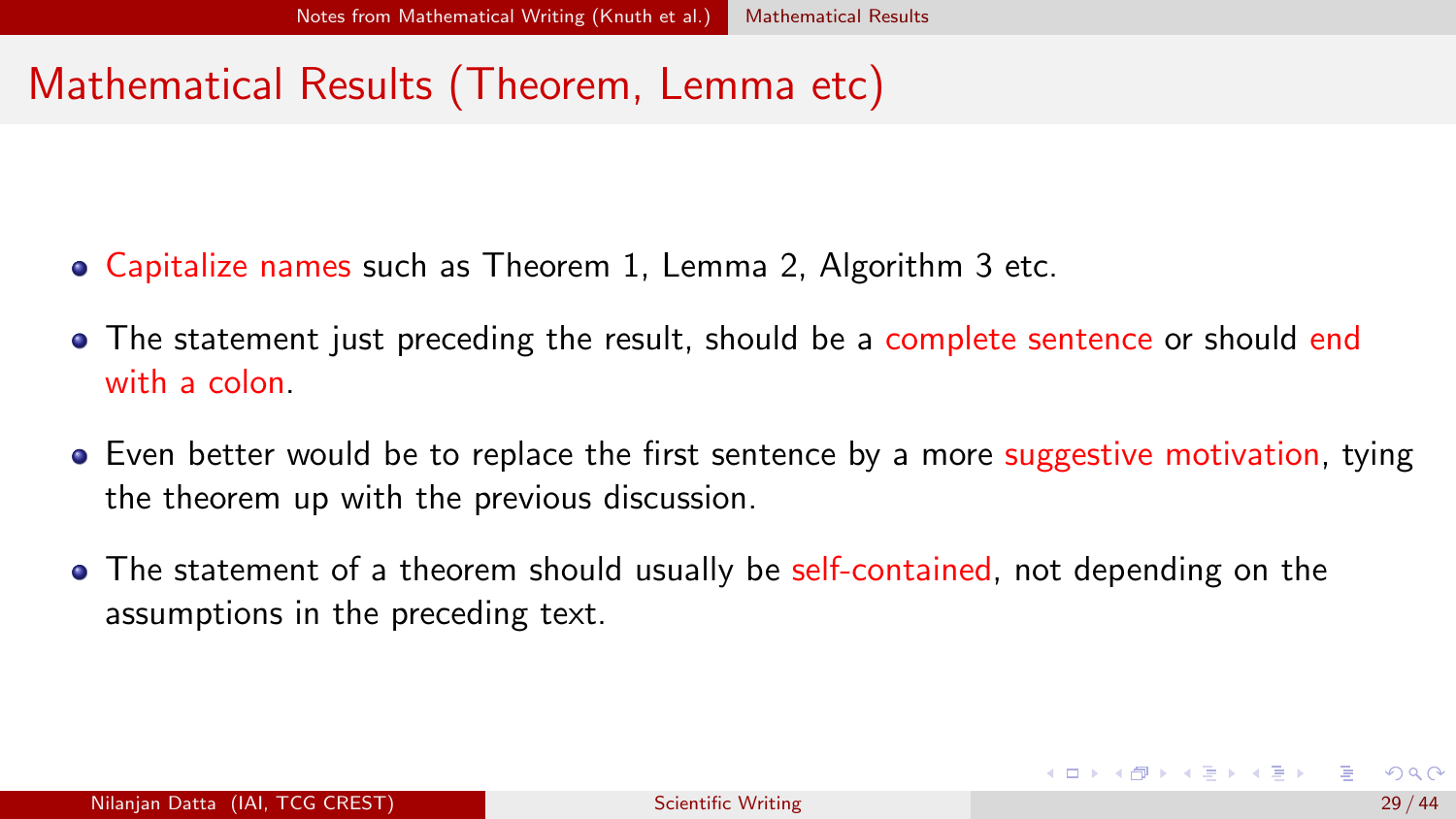### Mathematical Results (Theorem, Lemma etc)



造

イロト イ部 トイヨ トイヨト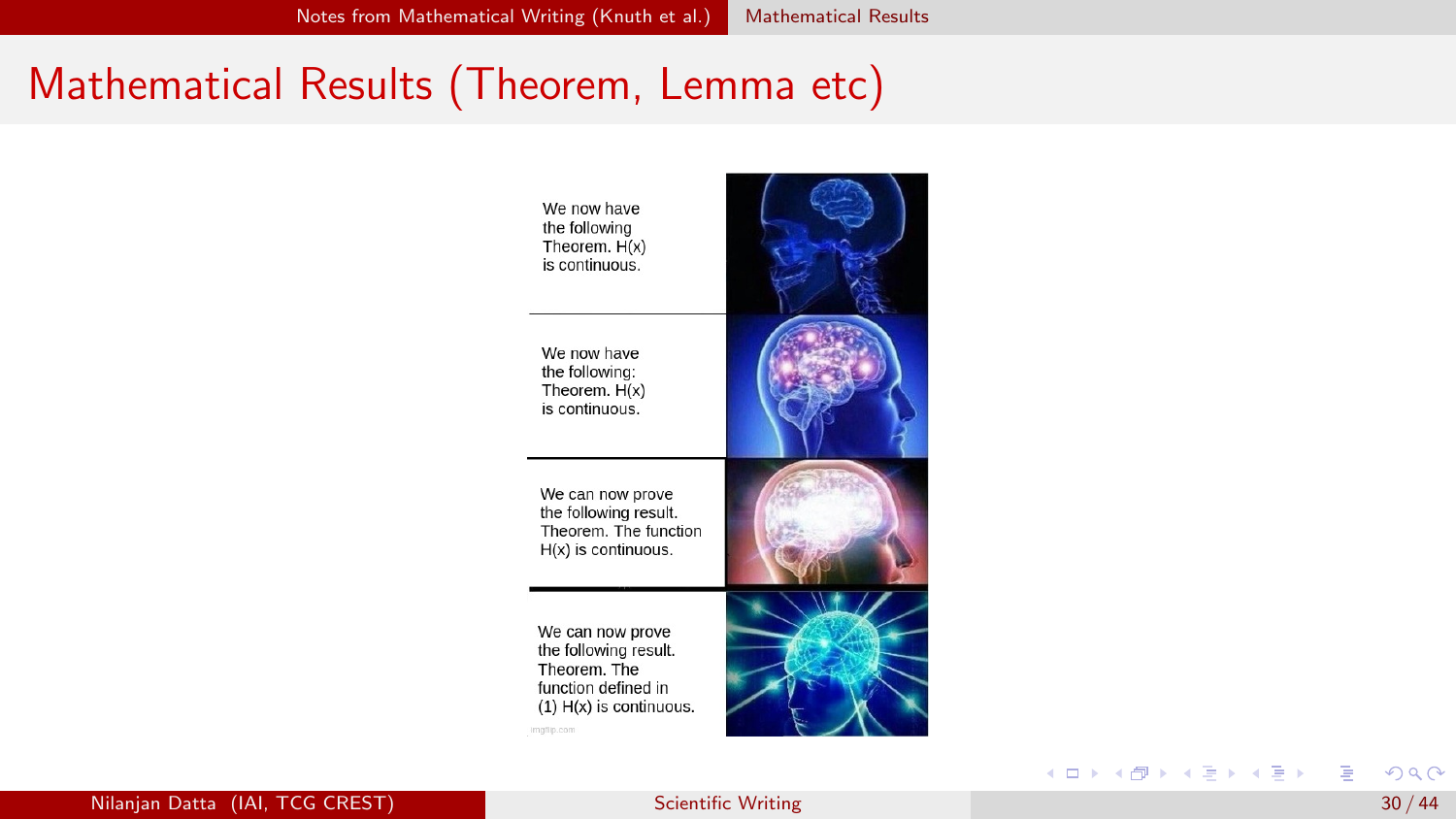### <span id="page-38-0"></span>A Note on Formulas

- Do not merely provide a sequence of formulas. Tie the concepts together with a running commentary.
- Display important formulas on a line by themselves.
- If you need to refer to some of these formulas from remote parts of the text, give reference numbers.
- Do not number all formulas; number only the important ones and the referred ones.

 $A \Box B$   $A \Box B$   $A \Box B$   $A \Box B$   $A \Box B$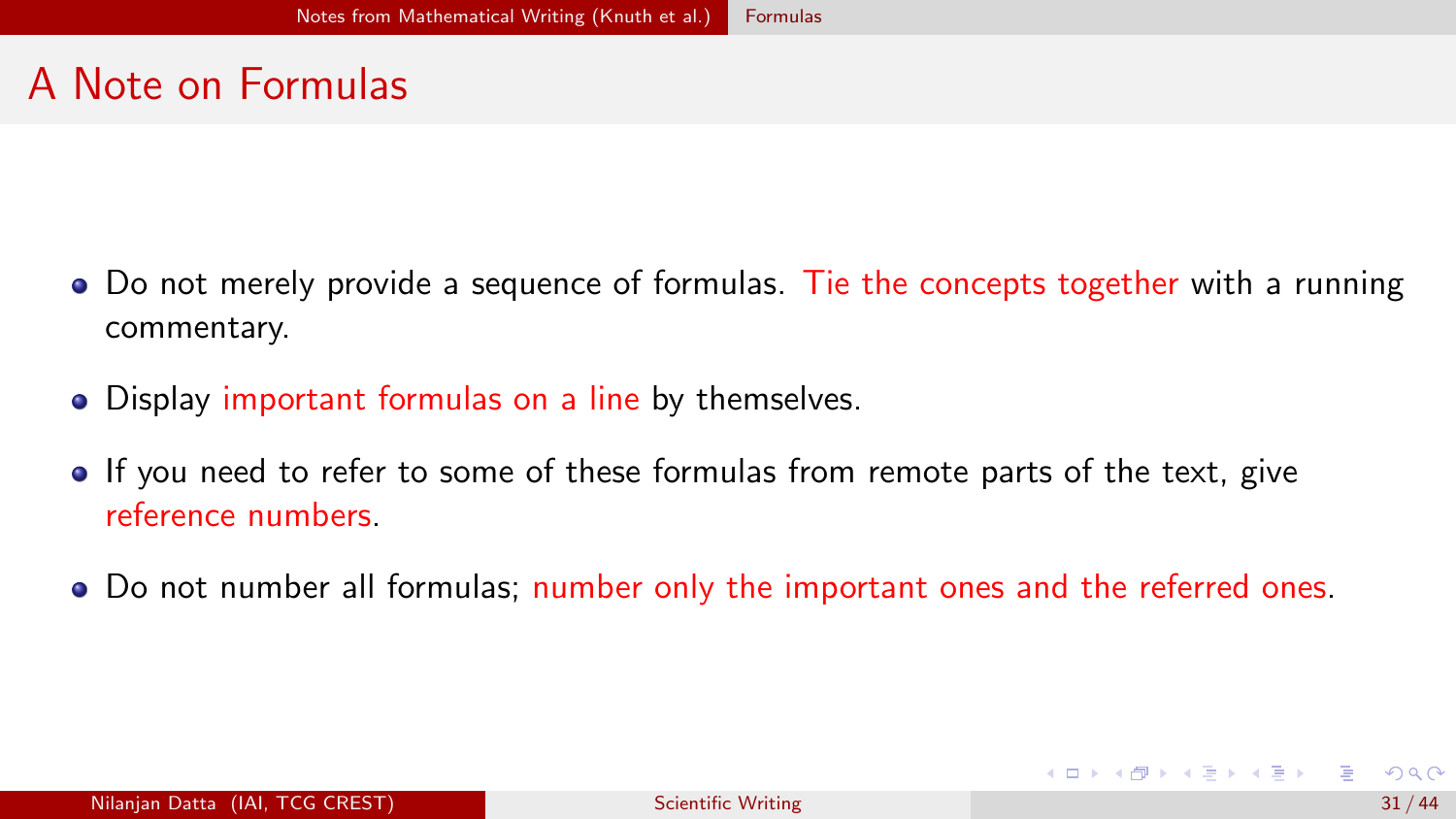### A Note on Formulas

- Allowing formulas to get so long that they do not format well or are unnecessarily confusing violates the principle of name and conquer that makes mathematics readable.
- For example, if you are going to do a lot of formula manipulation in which the term  $(c_i - c_i + 1)$  remains as a unit, then

• 
$$
v = u + m(c_i + c_j - 1), w = u + n(c_i + c_j - 1) \times
$$

- $v = u + mc$ ,  $w = u + nc$ , where  $c = c_i + c_i 1$ .
- Don't use extraneous parenthesis:  $c = (c_i + c_j) 1$ .
- Remember to place words between adjacent formulas. Don't use phrases such as "Add  $p$  $k$  times to  $c$ ."
- Linebreaks in the middle of formulas are undesirable.

イロト イ母 トイミト イヨト ニヨー りんぴ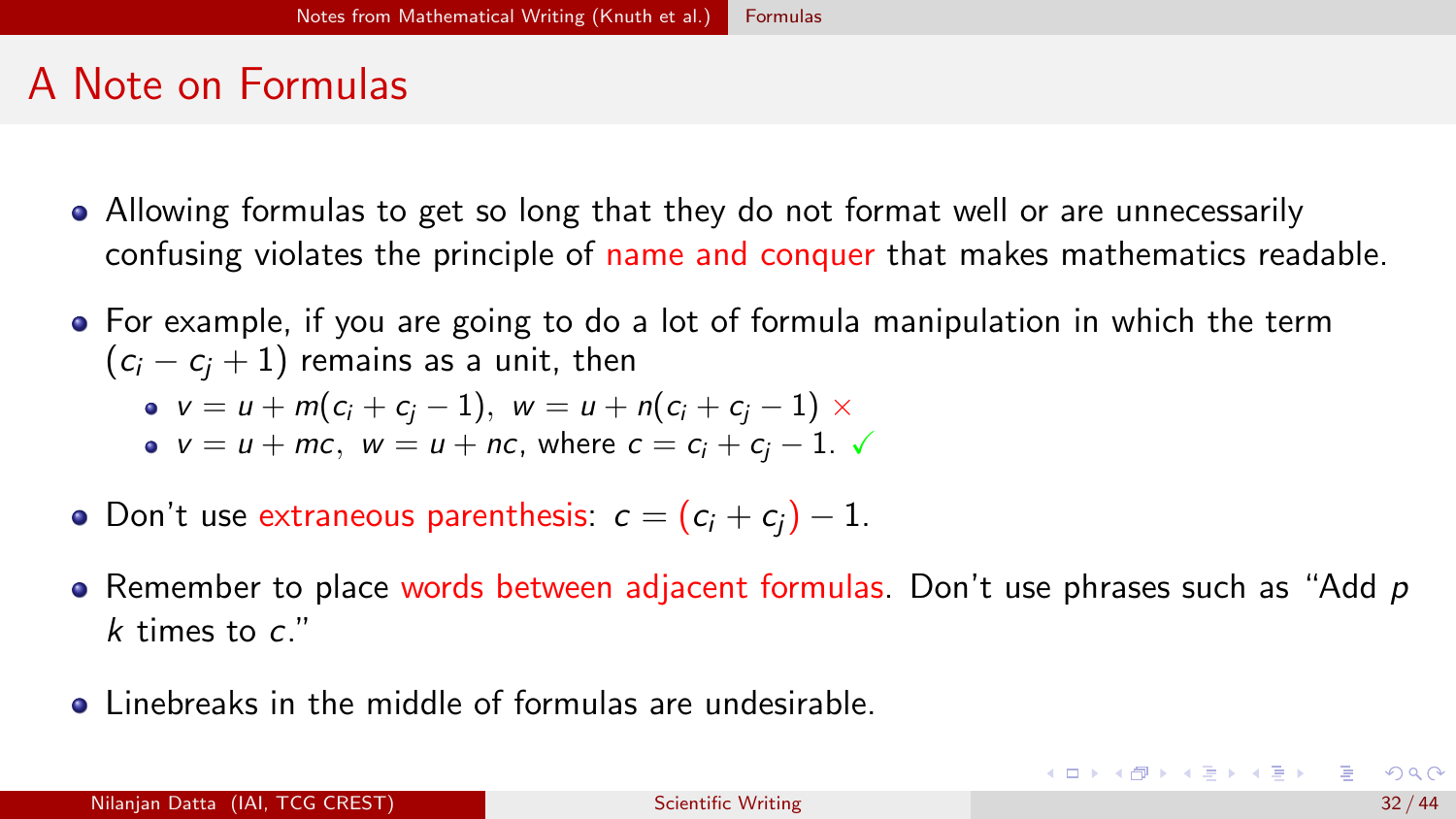### Use of Conjunctions in Formulas

Medwed et al. [84] initiated the investigation of the minimal conditions needed on the block cipher and the subkey generation to obtain side-channel security. They introduced a function

$$
\begin{aligned} \text{MSGR}: \{0,1\}^{\kappa'} \times \{0,1\}^p \times \{0,1\}^n \to \{0,1\}^n, \\ (k,r,m) &\mapsto E(h(k,r),m), \end{aligned} \tag{3}
$$

for some function  $h: \{0,1\}^{\kappa'} \times \{0,1\}^{\rho} \to \{0,1\}^{\kappa}$ , and where r is necessarily a random value for each evaluation. The idea of the scheme is that  $E$  is crypto-

The second scheme of Dobraunig et al.  $[40]$  achieves security beyond the birthday bound, but it is based on a *tweakable* block cipher  $\widetilde{E}: \{0,1\}^n \times \{0,1\}^{\rho} \times$  ${0,1}^n \rightarrow {0,1}^n$ :

DKM<sup>+</sup>2: 
$$
\{0, 1\}^{n'} \times \{0, 1\}^{n} \times \{0, 1\}^{n} \to \{0, 1\}^{n}
$$
,  
\n $(k, r, m) \mapsto \widetilde{E}(h(k, r), r, m)$ . (5)

э

イロト イ部 トイヨ トイヨト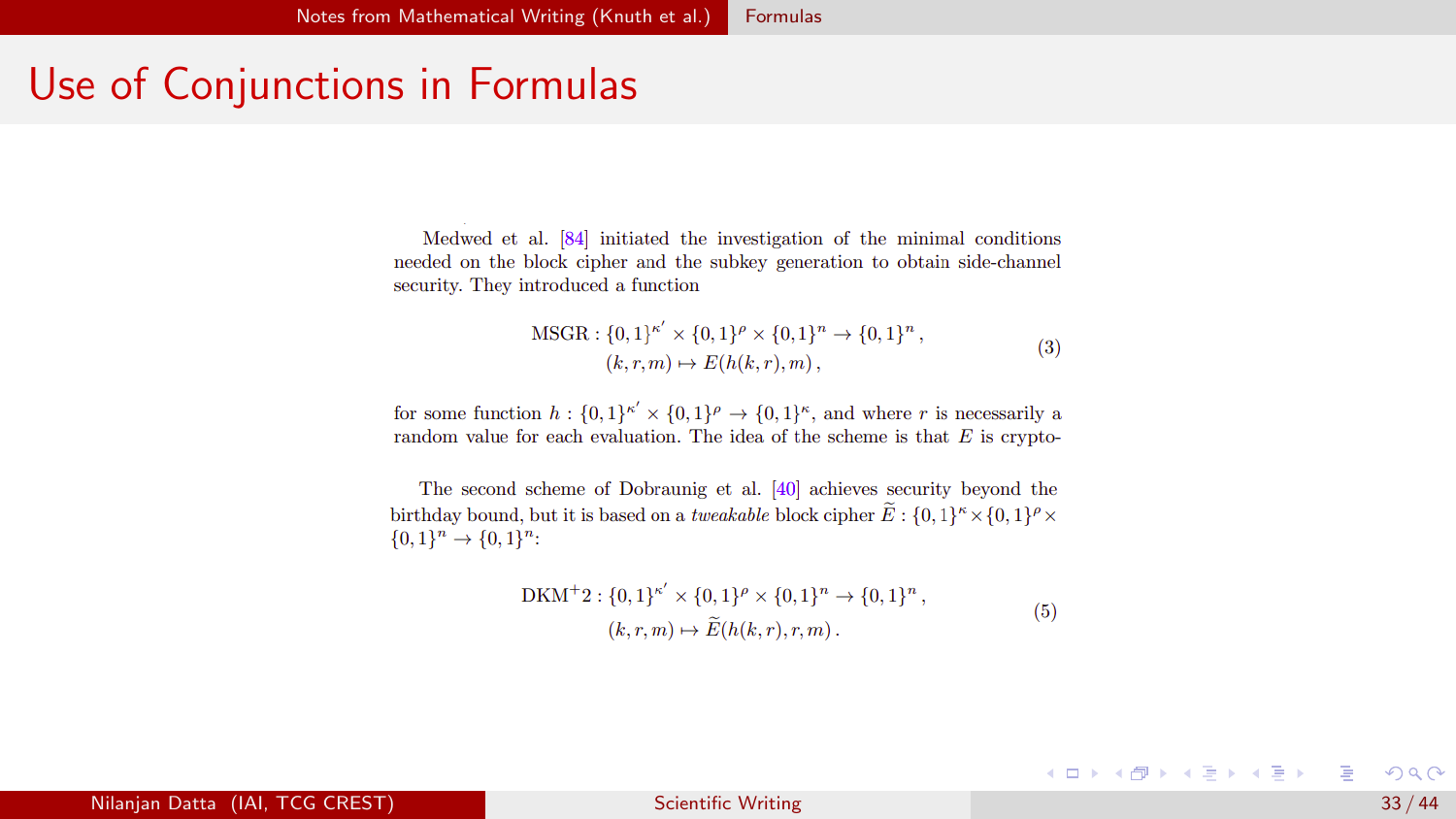### <span id="page-41-0"></span>A Note on Relations

- You can give relations in two ways, either saying  $p_i{\lt} p_j$  or  $p_j{>}p_i$ .
- The latter is for "people who are into dominance." The former is much easier for a reader to visualize after you have just said  $p = (p_1, p_2, \ldots, p_n)$  and  $i < j$ .
- Similarly, do not say  $i < j$  and  $p_j < p_i$ ; keep  $i$  and  $j$  in the same relative position.

K ロ ▶ K 個 ▶ K 로 ▶ K 로 ▶ ○ 로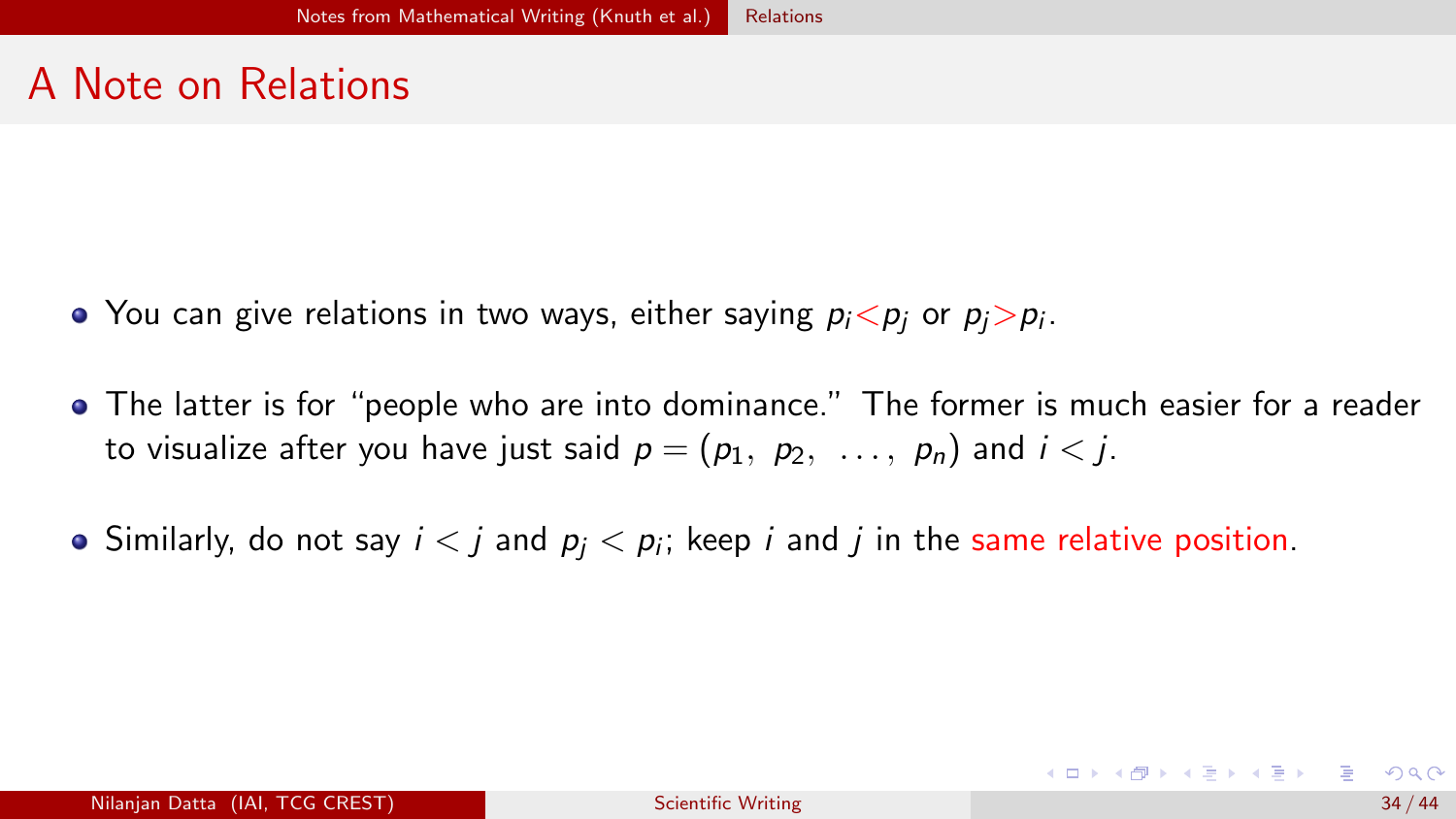<span id="page-42-0"></span>

4 0 8

 $\mathcal{A} \oplus \mathcal{B}$  and  $\mathcal{A} \oplus \mathcal{B}$  and  $\mathcal{B}$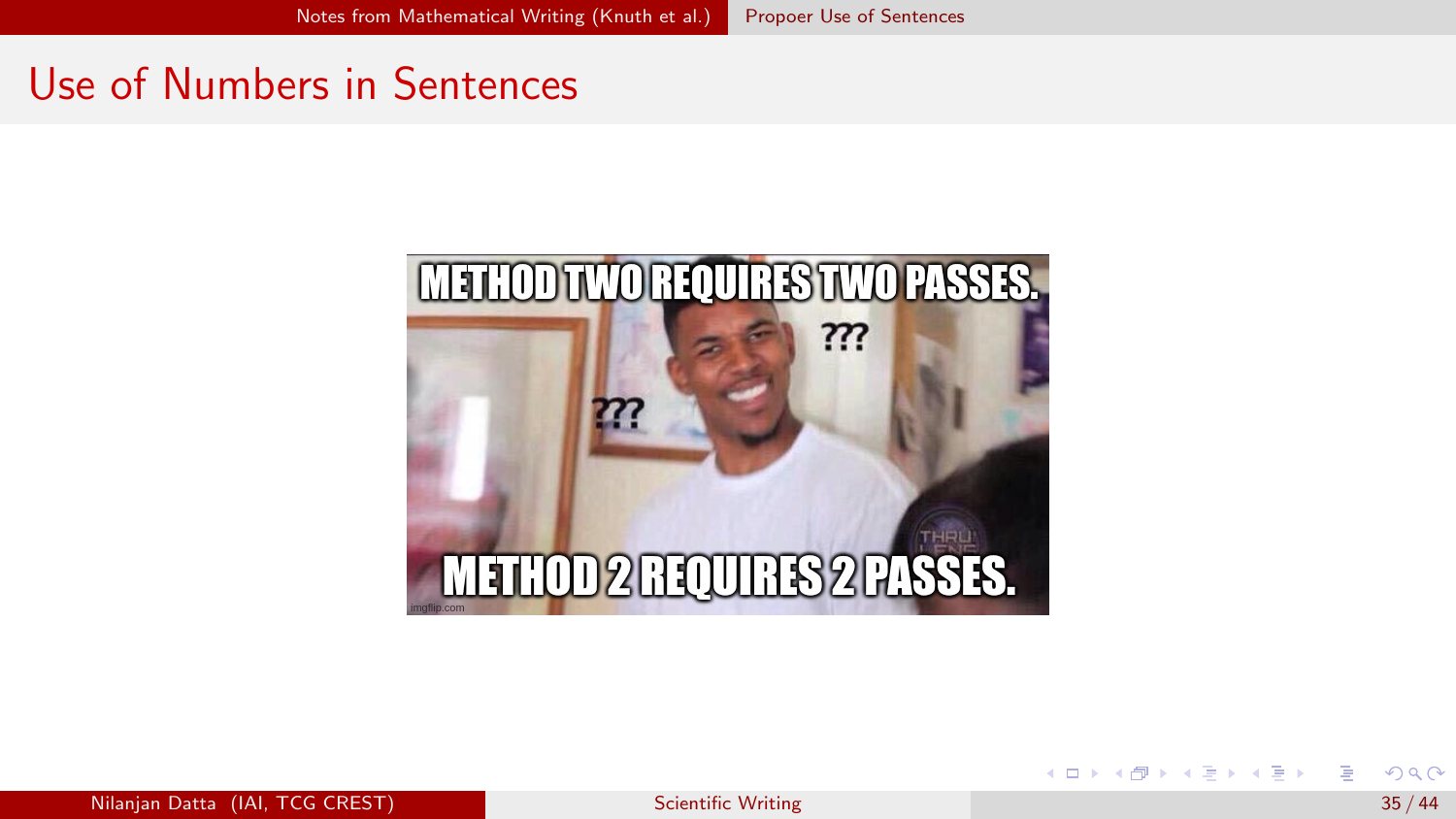Numbers should be spelt out when used as adjectives, but not when used as names.

- For example, the following are bad:
	- The method requires 2 passes.
	- We must follow procedure three.
- Some good examples are:
	- Method 2 is illustrated in Fig. 1; it requires two passes.
	- The count was increased by 2.
	- The leftmost 2 in the sequence was changed to a 1.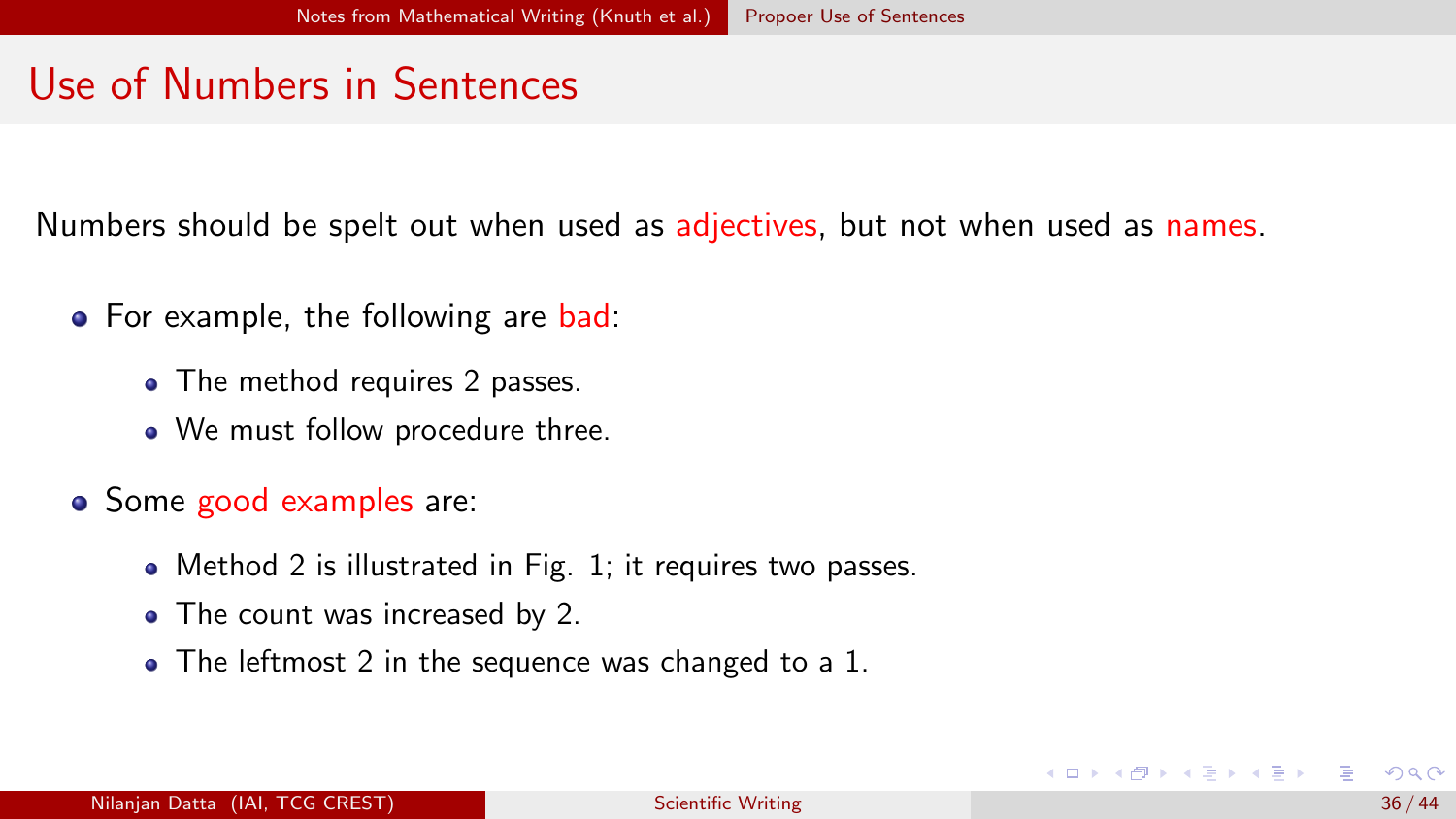

重

イロト イ部 トイヨ トイヨト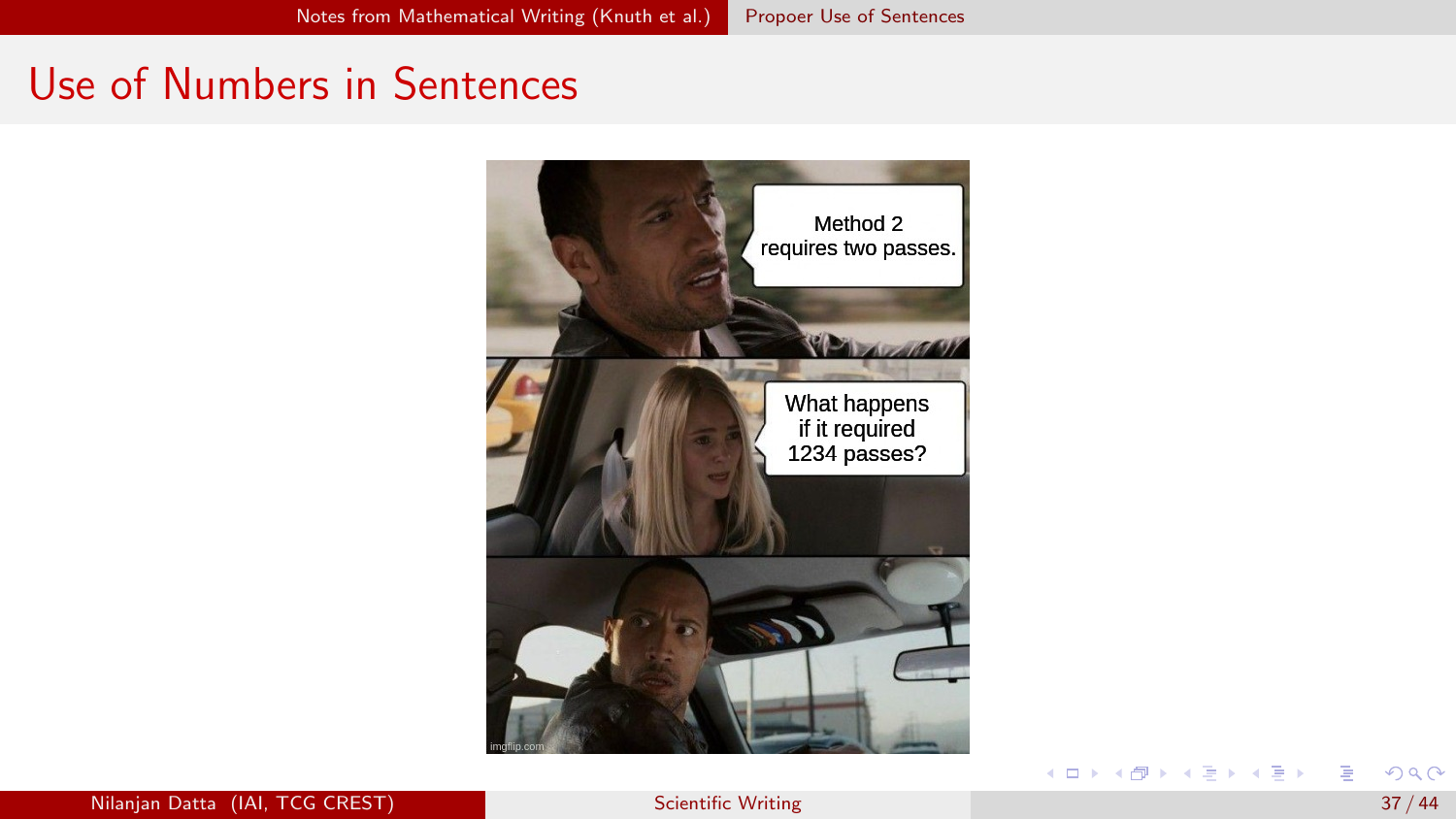Small numbers should be spelt out when used as adjectives, but not when used as names.

- For example, the following are bad:
	- The method requires one thousand two hundred and thirty four passes.
	- We must follow procedure three.
- Some good examples are:
	- Method 2 is illustrated in Fig. 1; it requires 1234 passes.
	- The count was increased by 2.
	- The leftmost 2 in the sequence was changed to a 1.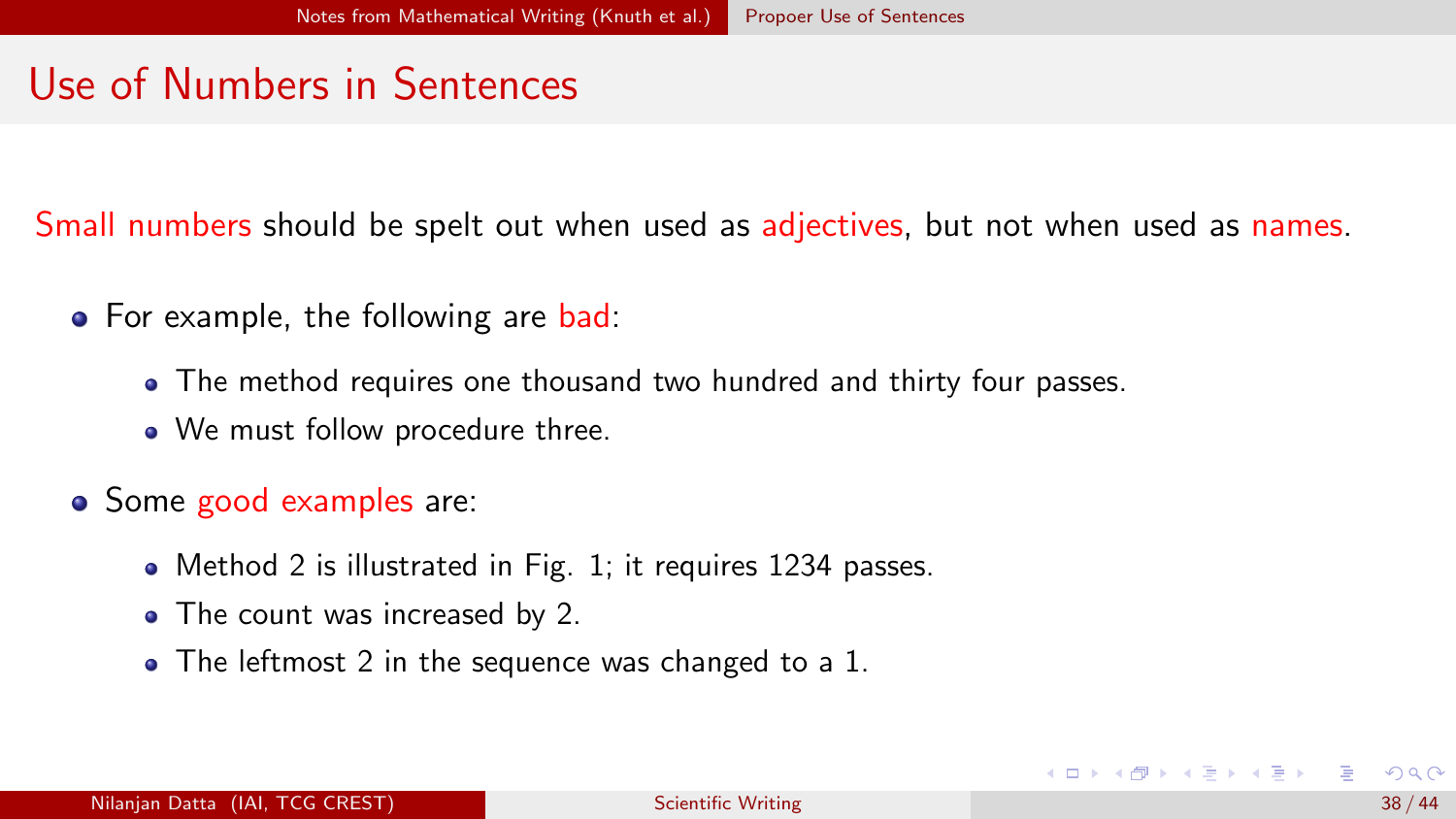### Useful Phrases and Sentences

- An easy-to-read proof may contain phrases such as:
	- "The lemma is half proved."
	- "We divide the proof into two parts, first proving xxx and then proving yyy."
- Tell the reader what is going on or bring in new and helpful:
	- "We demonstrate the second conclusion by contradiction."
	- "There must be a witness to the unsortedness of P."
- Sentences should be readable from left to right without ambiguity. Don't use phrases such as
	- "Dan remarked in a paper about the scarcity of data."  $(x)$
	- "In the theory of rings, groups and other algebraic structures are treated."  $(x)$

イロト イ押ト イヨト イヨト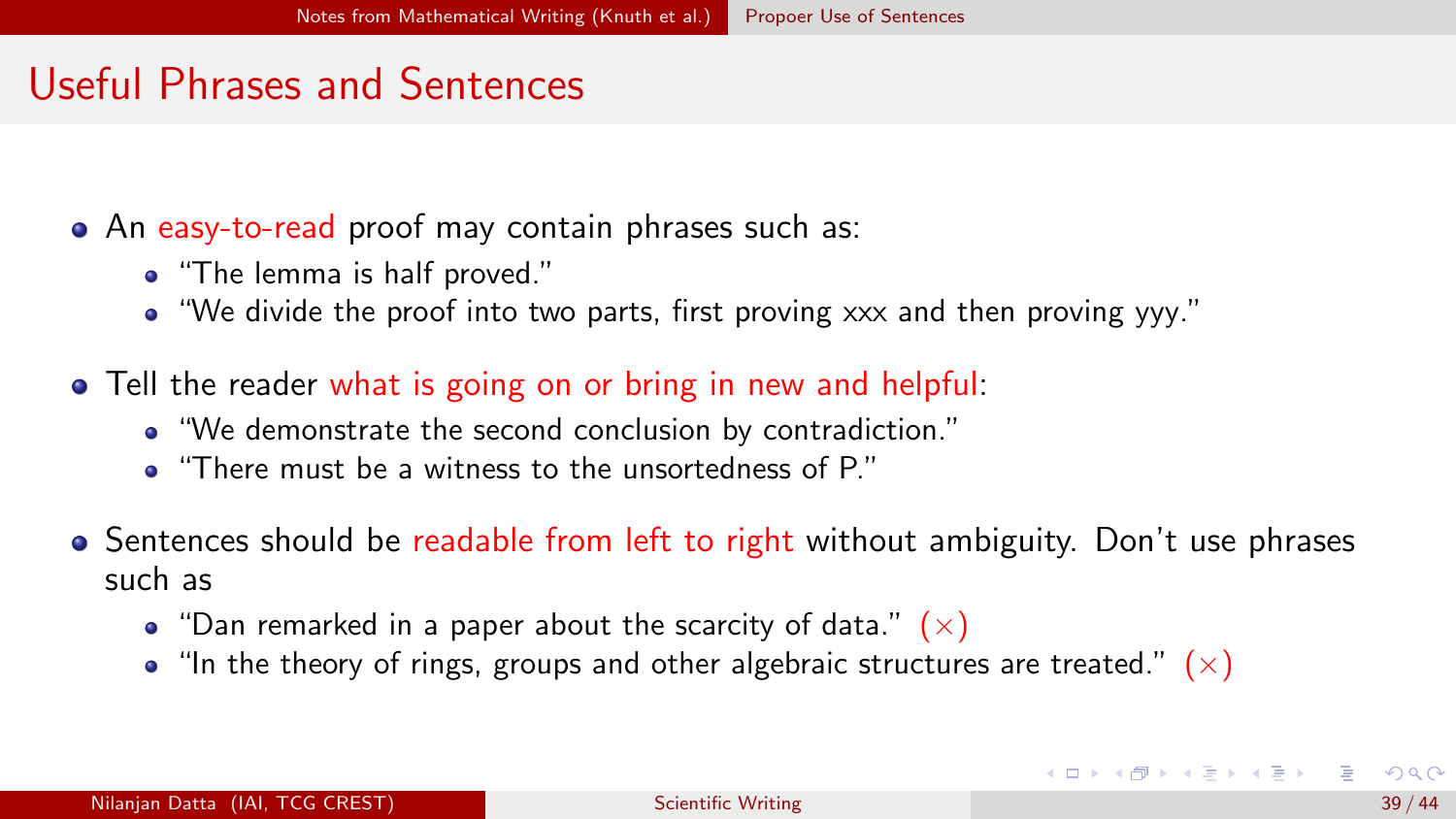### Useful Phrases and Sentences

Use parallelism when parallel concepts are being discussed. For example:

Bad: Formerly, science was taught by the textbook method, while now the laboratory method is employed.

Good: Formerly, science was taught by the textbook method; now it is taught by the laboratory method.

• Keep sticky words spaced well apart. For example: Don't use "this" or "also" in consecutive sentences.

イロト イ押ト イヨト イヨト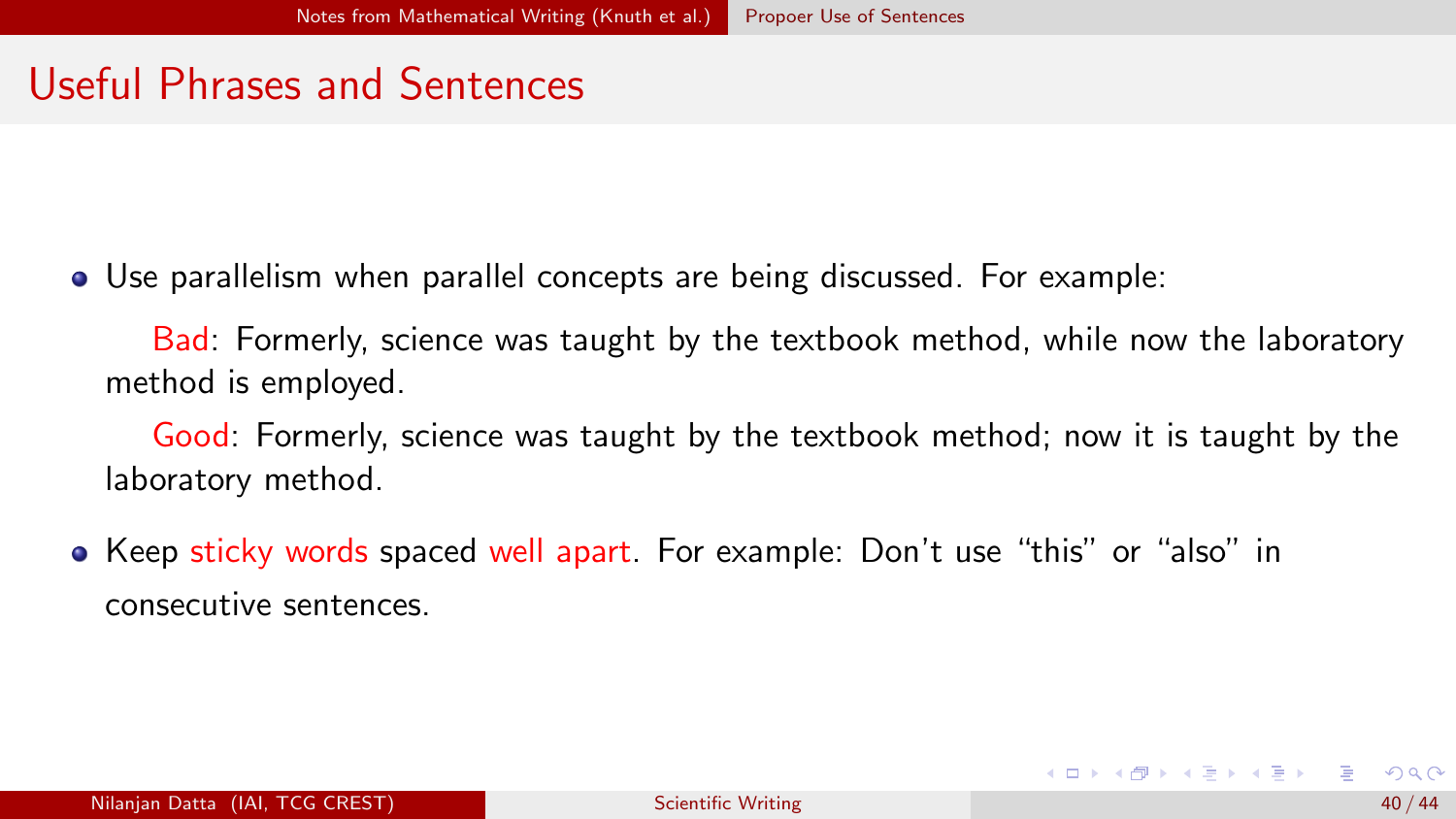### Examples of Some Useful Phrases

- **C**entral to this work is xxx.
- We focus on xxx in the context of yyy.
- Motivated by xxx, we investigate yyy.
- The contributions of this paper are twofold:
	- **a** xxx.
	- $\bullet$  yyy.

э

 $\leftarrow$   $\leftarrow$   $\leftarrow$   $\leftarrow$   $\leftarrow$   $\leftarrow$   $\leftarrow$   $\leftarrow$   $\leftarrow$   $\leftarrow$   $\leftarrow$   $\leftarrow$   $\leftarrow$   $\leftarrow$   $\leftarrow$   $\leftarrow$   $\leftarrow$   $\leftarrow$   $\leftarrow$   $\leftarrow$   $\leftarrow$   $\leftarrow$   $\leftarrow$   $\leftarrow$   $\leftarrow$   $\leftarrow$   $\leftarrow$   $\leftarrow$   $\leftarrow$   $\leftarrow$   $\leftarrow$   $\leftarrow$   $\leftarrow$   $\leftarrow$   $\leftarrow$   $\leftarrow$   $\leftarrow$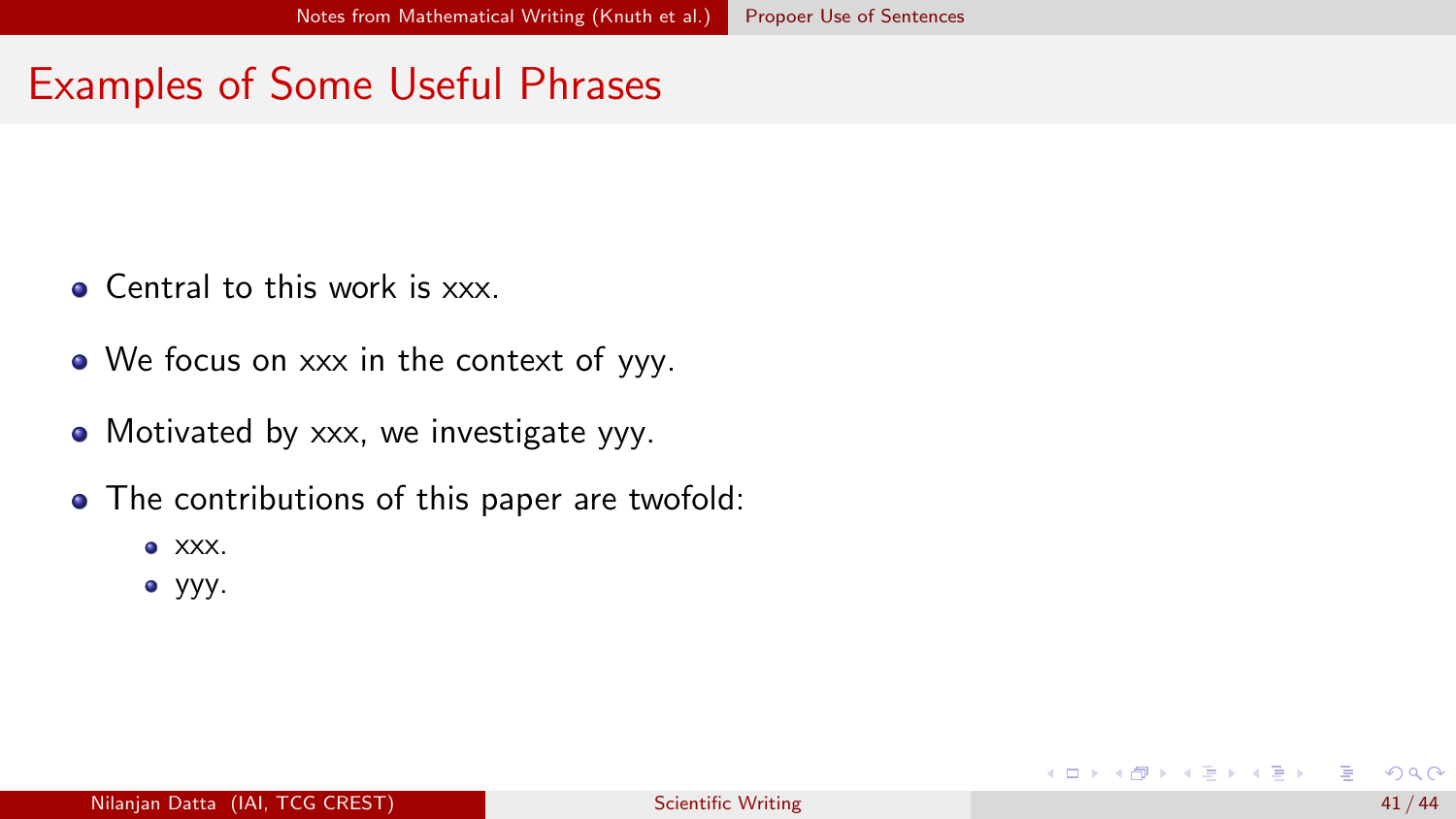### Examples of Some Useful Phrases

- We demonstrate the applicability of our result by instantiating xxx.
- As a matter of fact, xxx performed in this work are yyy.
- It is fascinating to see that, as this work shows, xxx.
- This work opens up two different directions of possible future works:
	- **a** xxx.
	- $\bullet$  yyy.

 $A \Box B$   $A \Box B$   $A \Box B$   $A \Box B$   $A \Box B$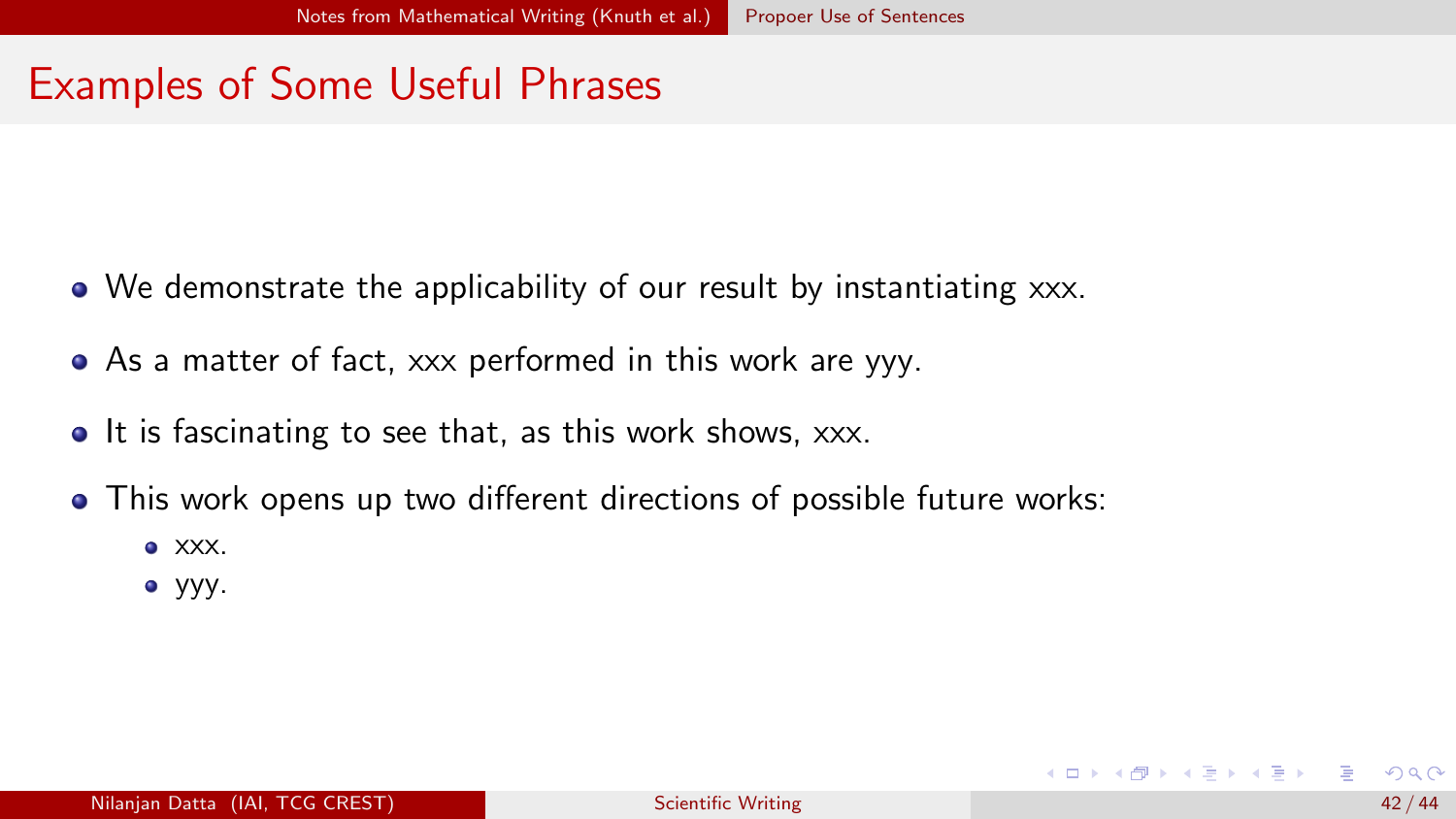<span id="page-50-0"></span>![](_page_50_Picture_1.jpeg)

Donald E. Knuth, Tracy Larrabee and Paul M. Roberts, Notes from Mathematical Writing, 1987.

造

イロト イ部 トイヨ トイヨト